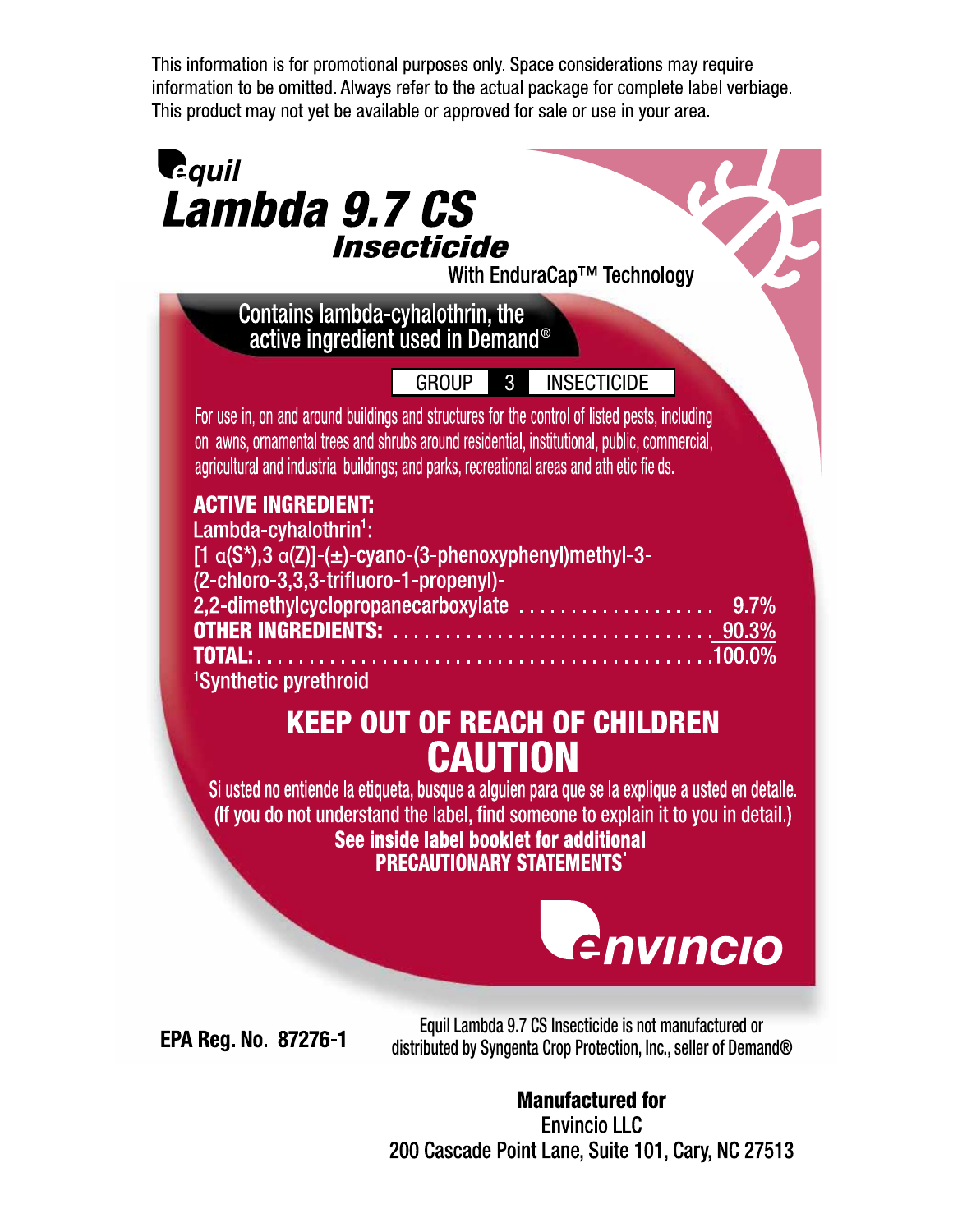| <b>FIRST AID</b>              |                                                                                                                  |  |  |
|-------------------------------|------------------------------------------------------------------------------------------------------------------|--|--|
| If on<br>skin or<br>clothing: | • Take off contaminated clothing.<br>$\bullet$ Rinse skin immediately with plenty of water for 15-20<br>minutes. |  |  |
|                               | • Call a poison control center or doctor for treatment advice.                                                   |  |  |

Have the product container or label with you when calling a poison control center or doctor, or going for treatment. You may also contact 1-866-257-4118 for emergency medical treatment information.

For Chemical Spill, Leak, Fire, or Exposure, Call: CHEMTREC 1-800-424-9300 For Medical Emergencies Only, Call: 866-257-4118

### PRECAUTIONARY STATEMENTS HAZARDS TO HUMANS AND DOMESTIC ANIMALS **CAUTION**

Harmful if absorbed through skin. Avoid contact with skin, eyes or clothing. Wash thoroughly with soap and water after handling, and before eating, drinking, chewing gum or using tobacco, or using the toilet. Remove and wash contaminated clothing before reuse. Prolonged or frequently repeated skin contact may cause allergic reactions in some individuals.

#### ENVIRONMENTAL HAZARDS

This product is extremely toxic to fish and other aquatic organisms. Do not contaminate water when cleaning equipment or disposing of equipment wash water. Do not apply directly to water, or to areas where surface water is present, or to intertidal areas below the mean high water mark. Drift and runoff from treated areas may be hazardous to aquatic organisms in neighboring areas. Apply this product only as specified on this label. When making applications, care should be used to avoid household pets, particularly fish and reptile pets.

This product is highly toxic to bees exposed to direct treatment or residues on blooming crops or weeds. Do not apply this product or allow it to drift to blooming crops or weeds if bees are visiting the treatment area.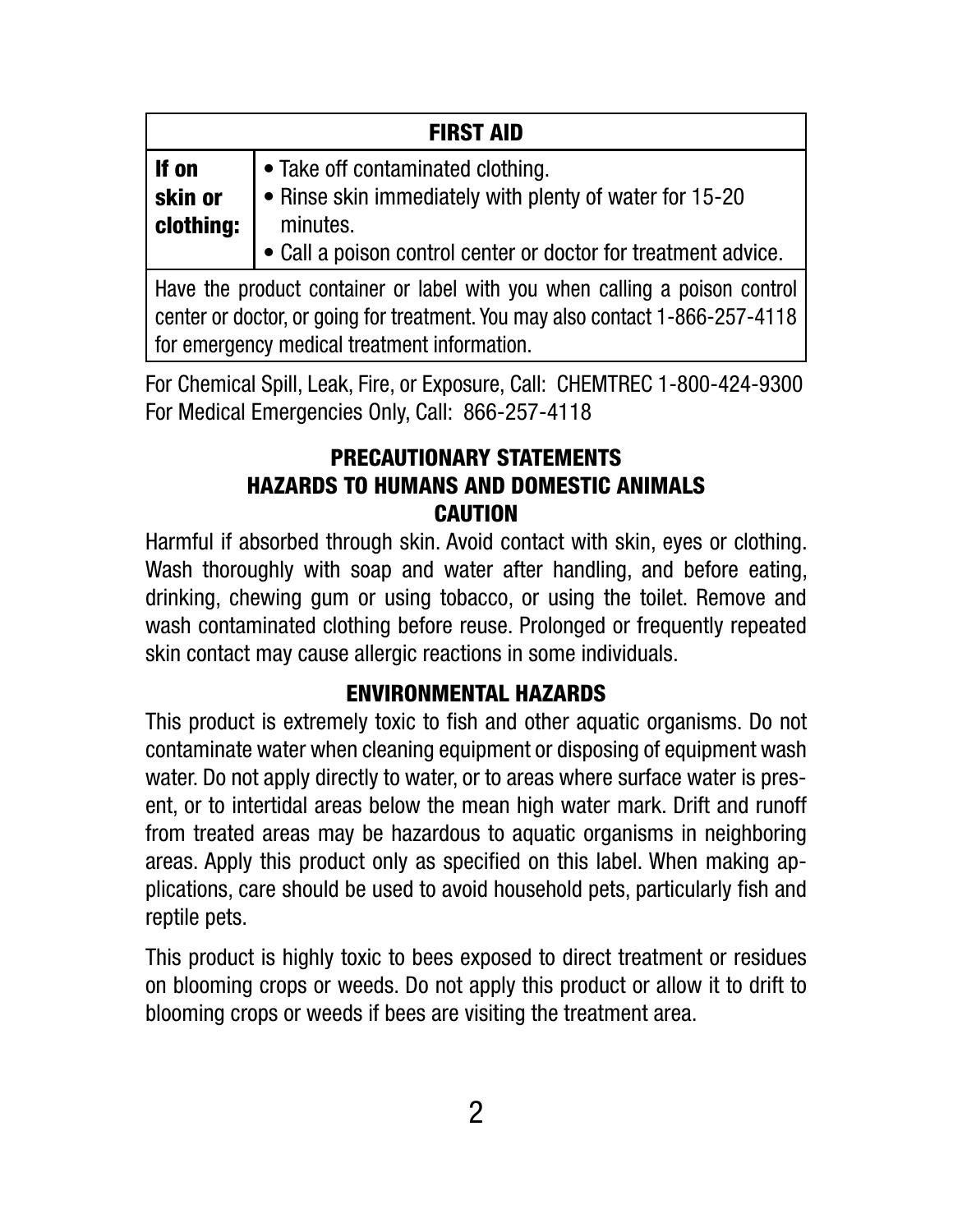#### PHYSICAL AND CHEMCIAL HAZARDS

Do not use this product in or on electrical equipment due to the possibility of shock hazard.

#### DIRECTIONS FOR USE

It is a violation of Federal law to use this product in a manner inconsistent with its labeling.

**IMPORTANT:** Not for use on plants being grown for sale or other commercial use, or for commercial seed production, or for research purposes. For use on plants intended for aesthetic purposes or climatic modification and being grown in interior plantscapes, ornamental gardens or parks, or on lawns or grounds.

This product is RESTRICTED for use in New York State.

### PERIMETER PEST CONTROL

This product is for use as a general surface (nonfood/nonfeed areas), crack and crevice, or spot treatment in, on, and around buildings and structures and their immediate surroundings, and on modes of transport. Areas of use include industrial buildings, houses, apartment buildings, laboratories, buses, greenhouses (non-commercial), stores, warehouses, vessels, railcars, trucks, trailers, aircraft (cargo and other non-cabin areas only), schools, nursing homes, hospitals, restaurants, hotels, livestock/poultry housing, pet kennels, food granaries, food grain mills and food manufacturing, processing, and servicing establishments.

Nonfood/nonfeed areas of food/feed handling establishments include garbage rooms, lavatories, floor drains (to sewers), entries and vestibules, offices, locker rooms, machine rooms, boiler rooms, garages, mop closets, and storage (after canning or bottling).

For indoor applications, this product can be reapplied at 21-day intervals if necessary.

#### Mixing Instructions

Dilute this product with water for application using hand-held or poweroperated application equipment as a coarse spray for crack and crevice or spot and general surface (non-food/nonfeed areas only) treatments.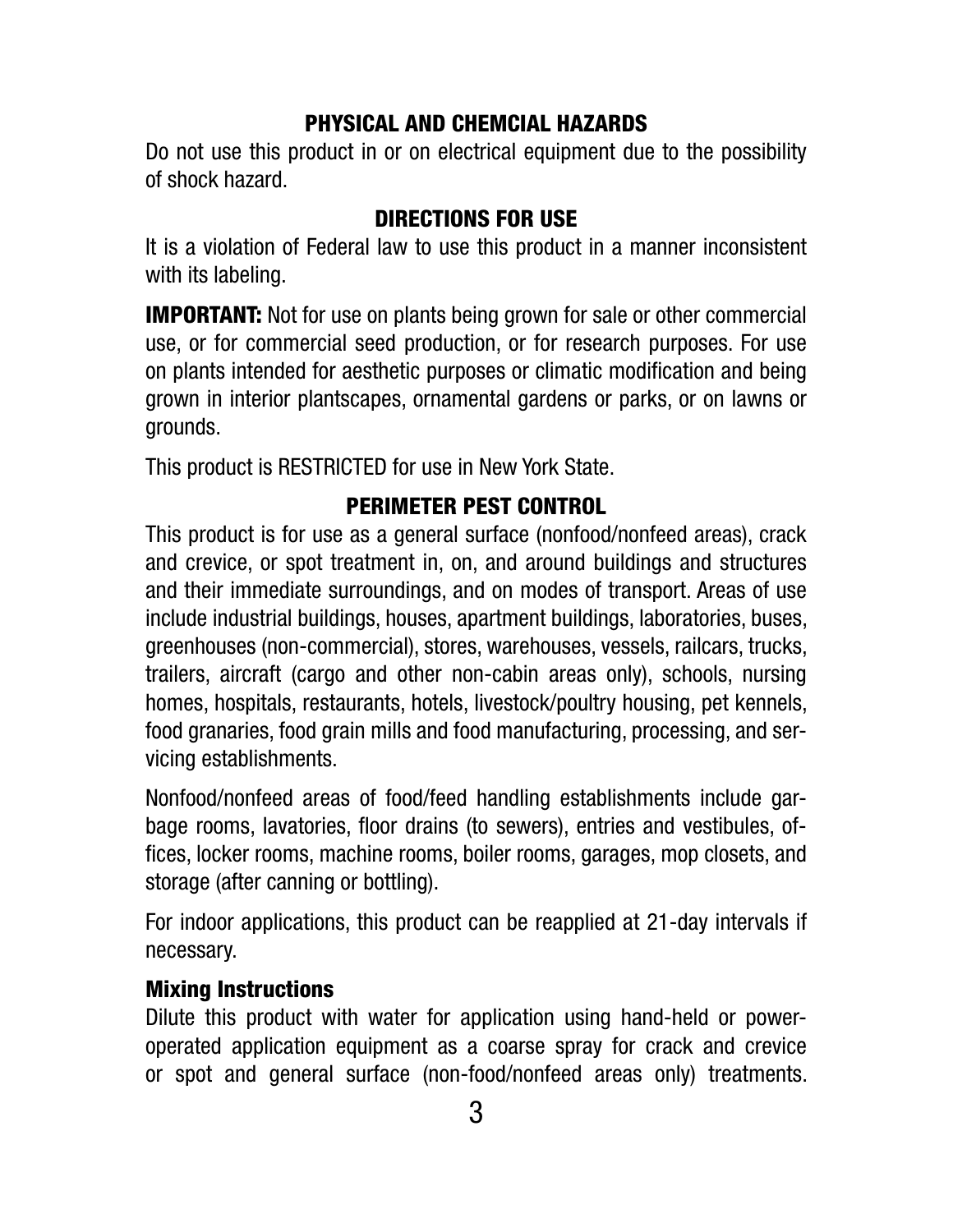Application equipment that delivers low volume treatments, such as the Micro-Injector® or Actisol® applicator, may also be used to make crack and crevice or spot and general surface treatments. Fill applicator tank with the desired volume of water and add this product. Close and shake before use in order to ensure proper mixing. Shake or reagitate applicator tank before use if application is interrupted. Mix only amount of treatment volume as required. This product may be applied by using a paintbrush or other porous applicator attached to a handle as a general surface treatment.

## Tank Mixing

This product may be tank mixed with other currently registered pesticides unless expressly prohibited by the product label. A small volume mixing test with the other products is recommended to ensure compatibility. If other chemicals are added to the applicator tank, add this product last. If mixed with EC formulations, use within 24 hours. Fill tank to desired volume and continue to agitate while making applications.

This product may be tank mixed with an Insect Growth Regulator (IGR). Observe all restrictions and precautions which appear on the labels of these products.

#### Foam Applications

This product may be converted to a foam and the foam used to treat structural voids to control or prevent pests including ants, bees, termites (above ground only), wasps, or other arthropods harboring in walls, under slabs, or in other void areas.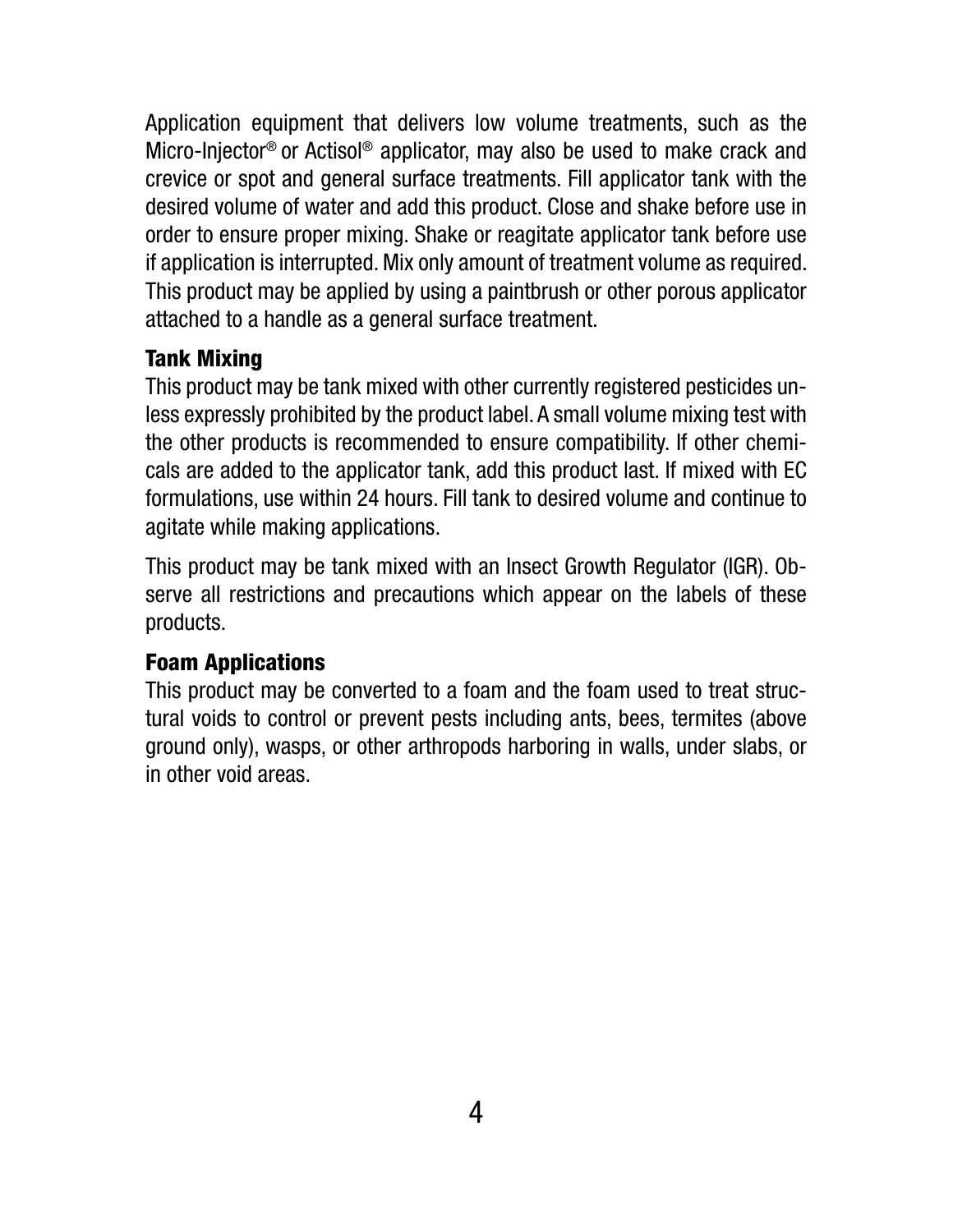# RATES FOR PESTS (HAND APPLICATION EQUIPMENT)

| <b>Pests</b>                                                                                                                                                                                                                                                                                                                               | <b>Dilution Rate</b><br>(Concentration of AI)                                                                          | <b>SPECIFIC USE DIRECTIONS</b>                                                                                                                                                                                                                                                                                                                                                                                                                                                                                                                                                                                                                                                                               |
|--------------------------------------------------------------------------------------------------------------------------------------------------------------------------------------------------------------------------------------------------------------------------------------------------------------------------------------------|------------------------------------------------------------------------------------------------------------------------|--------------------------------------------------------------------------------------------------------------------------------------------------------------------------------------------------------------------------------------------------------------------------------------------------------------------------------------------------------------------------------------------------------------------------------------------------------------------------------------------------------------------------------------------------------------------------------------------------------------------------------------------------------------------------------------------------------------|
| Ants<br>Bedbugs (adult)<br><b>Bees</b><br><b>Boxelder Bugs</b><br><b>Carpenter Bees</b><br><b>Carpet Beetles</b><br><b>Centipedes</b><br><b>Cigarette Beetles</b><br><b>Clover Mites</b><br>Cockroaches <sup>1</sup><br><b>Confused Flour</b><br><b>Beetles</b><br><b>Crickets</b><br>Earwigs<br><b>Firebrats</b><br>$F$ leas <sup>2</sup> | $0.2$ fl. oz.<br>$(6 \text{ mL})$<br>to<br>$0.4$ fl. $0z$ .<br>(12 mL) per gallon<br>of water<br>$(0.015 - 0.03\%$ Al) | <b>Ants:</b> Apply to any trails around doors<br>and windows and other places where<br>ants may be found. Locate and treat nests.<br>Where ants are trailing inside, apply as a<br>residual surface treatment to active areas<br>such as baseboards, corners, around<br>pipes, in and behind cabinets, behind<br>and under refrigerators, sinks, furnaces<br>and stoves, cracks and crevices. When<br>combining baits and residual surface in-<br>secticides, apply surface insecticides in<br>cracks and crevices, along baseboards,<br>and infested surfaces and outside barrier<br>treatments. Use baits in other areas that<br>are untreated by residual insecticides;<br>also see Outdoor Surfaces Use. |
| <b>Flies</b><br>Lesser Grain<br><b>Borers</b><br><b>Millipedes</b><br><b>Mosquitoes</b><br><b>Red Flour Beetles</b><br><b>Rice Weevils</b><br>Saw-toothed<br><b>Grain Beetles</b><br><b>Silverfish</b><br>Sowbugs<br><b>Spiders</b><br><b>Ticks</b><br><b>Wasps</b>                                                                        |                                                                                                                        | <b>Bedbugs:</b> Clean floors and surfaces by<br>vacuuming. Apply as a coarse, low-pres-<br>sure spray to harborage areas including<br>crevices, baseboards, loose plaster, be-<br>hind bed frames and headboards, beneath<br>beds and furniture, and to bedsprings and<br>bed frames. Do not apply to furniture sur-<br>faces or mattresses where people will be<br>laying or sitting. Infested bedding should<br>not be treated, but should be removed,<br>placed in sealed plastic bags, and taken<br>for laundering and drying at high tem-<br>peratures.                                                                                                                                                 |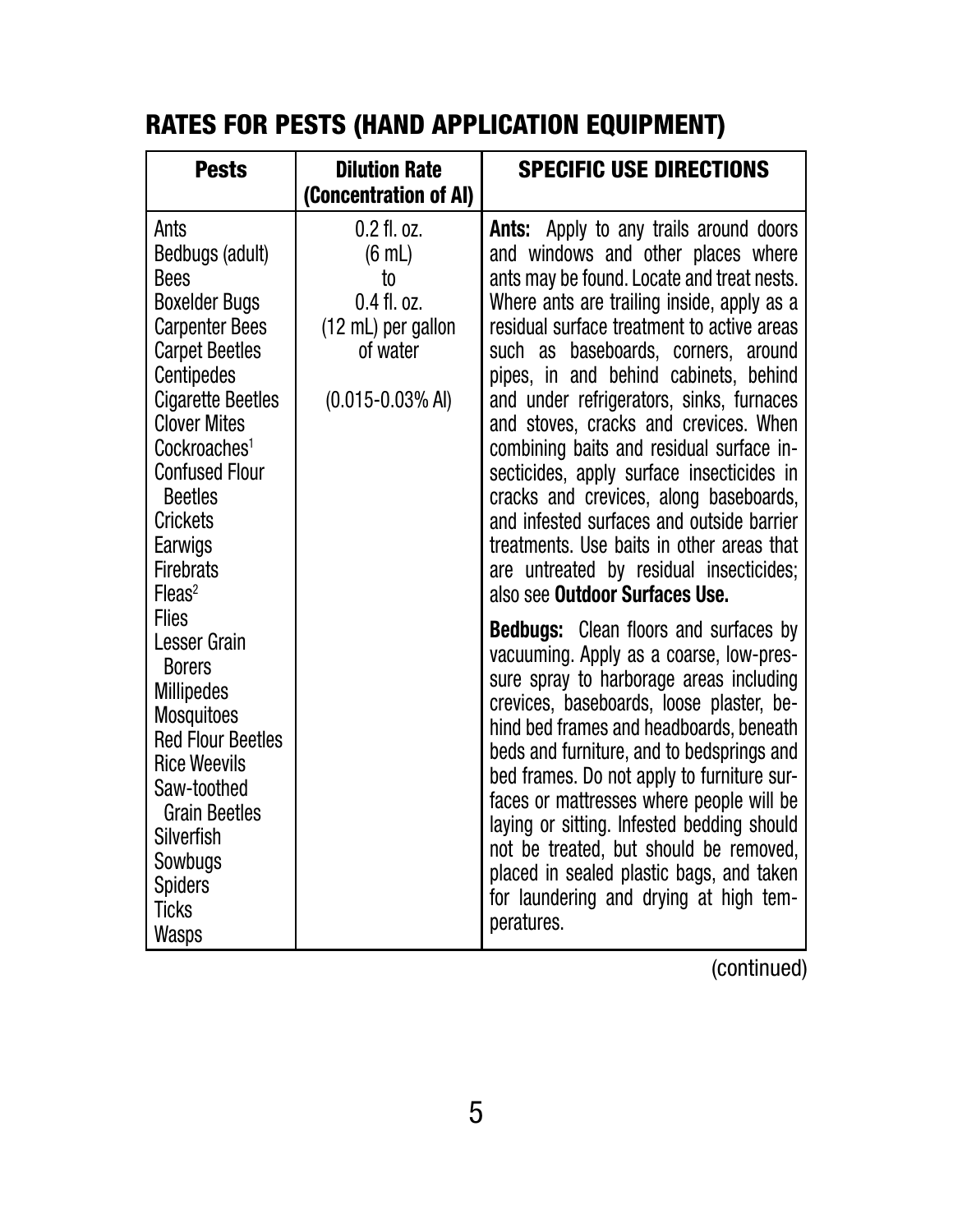| <b>Pests</b>                                                                                                                                                                                                               | <b>Dilution Rate</b><br>(Concentration of AI)                    | <b>SPECIFIC USE DIRECTIONS</b>                                                                                                                                                                                                                                                                                                                                                                                                                                                                                                                                                                                                                                     |
|----------------------------------------------------------------------------------------------------------------------------------------------------------------------------------------------------------------------------|------------------------------------------------------------------|--------------------------------------------------------------------------------------------------------------------------------------------------------------------------------------------------------------------------------------------------------------------------------------------------------------------------------------------------------------------------------------------------------------------------------------------------------------------------------------------------------------------------------------------------------------------------------------------------------------------------------------------------------------------|
| Cockroaches <sup>1</sup><br>Crickets <sup>6</sup><br>Flies <sup>5</sup><br>Litter Beetles <sup>3</sup><br>(adults/<br>immature<br>stages such as<br>Darkling, Hide,<br>and Carrion)<br>Mosquitoes <sup>4</sup><br>Pillbugs | $0.8$ fl. oz.<br>(24 mL) per gallon<br>of water<br>$(0.06\%$ Al) | Cockroaches, Crickets, Earwigs, Fire-<br>brats, Silverfish, and Spiders:<br>Apply<br>as a coarse, low pressure spray to areas<br>where these pests hide, such as base-<br>boards, corners, storage areas, closets,<br>around water pipes, doors and windows,<br>attics and eaves, cabinets, behind and<br>under refrigerators, sinks, furnaces and<br>stoves, the underside of shelves, drawers<br>and similar areas. Pay particular attention<br>to cracks and crevices; also see <b>Outdoor</b><br><b>Surfaces Use.</b>                                                                                                                                          |
| <b>Scorpions</b><br>Spiders <sup>6</sup><br><b>Spider Mites</b><br>(Two-spotted,<br>Spruce)<br>Ticks <sup>6</sup>                                                                                                          |                                                                  | Bees, Flies, Mosquitoes, and Wasps: Apply<br>directly to walls, ceilings, window screens, and<br>other resting areas as a residual surface treat-<br>ment. May be used inside residential buildings<br>as well as in and around carports, garages, and<br>storage sheds; also see Outdoor Surfaces Use.<br>Use caution when treating nests of stinging in-<br>sects as this product does not provide instant<br>knockdown. Protective equipment for the ap-<br>plicator may be required. Treat bee, wasp and<br>hornet nests late in the day when most insects<br>will be present. Allow 2-3 days for the colony to<br>die and repeat after 21 days, if necessary. |
|                                                                                                                                                                                                                            |                                                                  | <b>Carpenter Bees:</b> Apply coarse spray<br>to thoroughly wet wood surfaces where<br>bees have been previously active or to<br>provide protection against further damage.<br>Apply early in the spring to prevent bees<br>from invading wood. When bees have in-<br>fested wood, surface applications can help<br>control embedded larvae and bees that<br>emerge from the wood.                                                                                                                                                                                                                                                                                  |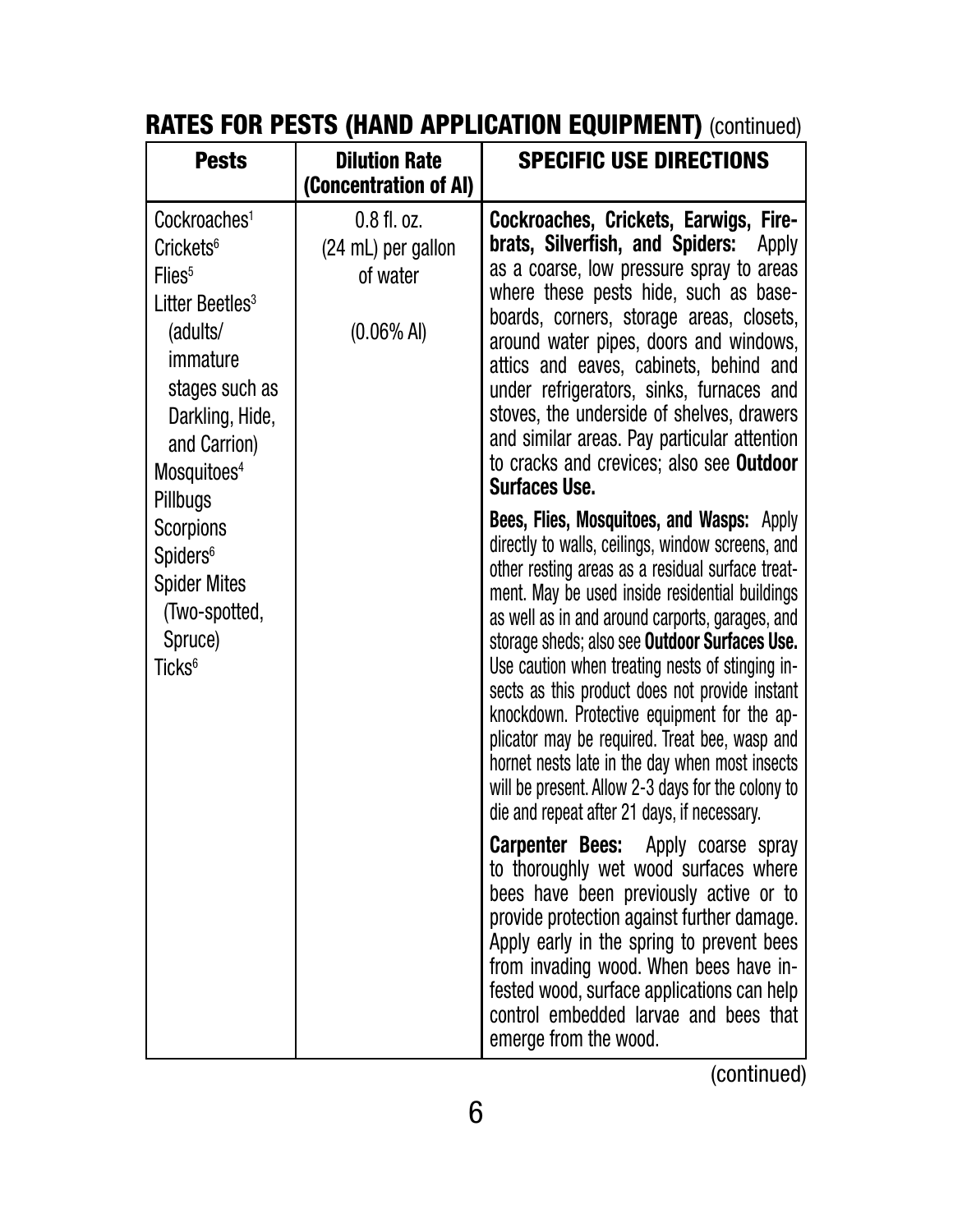| <b>Pests</b> | <b>Dilution Rate</b><br>(Concentration of AI) | <b>SPECIFIC USE DIRECTIONS</b>                                                                                                                                                                                                                                                                                                                                                                                                                                                                                                                                                                                           |
|--------------|-----------------------------------------------|--------------------------------------------------------------------------------------------------------------------------------------------------------------------------------------------------------------------------------------------------------------------------------------------------------------------------------------------------------------------------------------------------------------------------------------------------------------------------------------------------------------------------------------------------------------------------------------------------------------------------|
|              |                                               | <b>Pantry Pests</b> (i.e., Carpet beetle, Ciga-<br>rette beetle, Confused flour beetle, Lesser<br>grain borer, Red flour beetle, Rice weevil,<br>and Saw-toothed grain beetle): Apply to<br>cupboards, shelving, and storage areas.<br>Remove all utensils, uncovered foodstuffs<br>(or any having original package opened),<br>and shelf paper before making application.<br>Allow treated surfaces to dry and cover<br>shelves with clean paper before replacing<br>any utensils, foodstuff, or other items. Any<br>foodstuff accidentally contaminated with<br>treatment solution should be destroyed.                |
|              |                                               | Boxelder Bugs, Centipedes, Millipedes,<br>Pillbugs, and Sowbugs: Apply around<br>doors and windows and other places where<br>these pests may be found or where they<br>may enter premises. Treat baseboards, stor-<br>age areas, and other locations. Apply treat-<br>ments to prevent infestation as described<br>below; also see Outdoor Surfaces Use.                                                                                                                                                                                                                                                                 |
|              |                                               | <b>Fleas and Ticks:</b> To control nuisance fleas<br>and ticks (e.g. dog ticks) apply to kennels,<br>yards, runs, and other areas where pets<br>may frequent. To control ticks, apply us-<br>ing a coarse fan spray to vegetation brush,<br>branches, rock walls, and other areas near<br>habitation where ticks may harbor or fre-<br>quent. Treat entire area rather than making<br>spot treatments, and retreat as necessary<br>to maintain control. Do not apply to pasture<br>or cropland, and do not allow animals and<br>people access to treated areas until the<br>deposit has dried. Applications can begin in |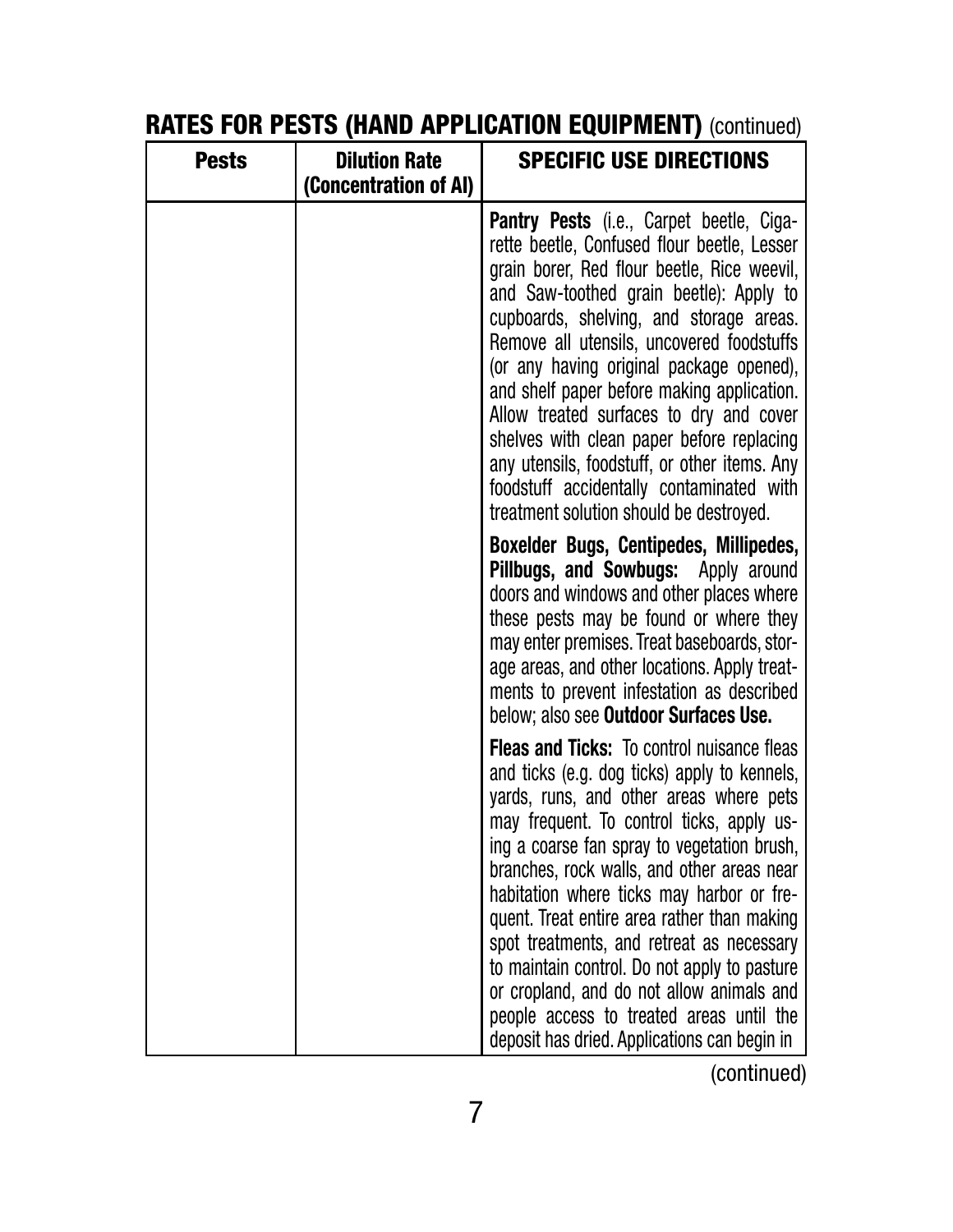| <b>Pests</b> | <b>Dilution Rate</b><br>(Concentration of AI) | <b>SPECIFIC USE DIRECTIONS</b>                                                                                                                                                                                                                                                                                                                                                                                                                                                                                                                                                                                                                                                                                                               |
|--------------|-----------------------------------------------|----------------------------------------------------------------------------------------------------------------------------------------------------------------------------------------------------------------------------------------------------------------------------------------------------------------------------------------------------------------------------------------------------------------------------------------------------------------------------------------------------------------------------------------------------------------------------------------------------------------------------------------------------------------------------------------------------------------------------------------------|
|              |                                               | the spring and can continue until frost to<br>control both larvae and adult ticks; also see<br><b>Outdoor Surfaces Use.</b>                                                                                                                                                                                                                                                                                                                                                                                                                                                                                                                                                                                                                  |
|              |                                               | <b>Cluster Flies:</b> Apply in late summer or<br>early fall before flies are observed alight-<br>ing on surfaces. Apply thoroughly on sid-<br>ing, under eaves, and around windows<br>and doors, paying particular attention to<br>south-facing surfaces, but do not allow<br>runoff to occur. Heavy precipitation prior to<br>frost may require retreatments to maintain<br>protection. In winter and spring when flies<br>become active and are emerging, interior<br>crack and crevice and void treatments can<br>help reduce the infestation, along with ULV<br>or general surface application in infested<br>attics or unoccupied lofts.                                                                                                |
|              |                                               | Litter Beetles (Darkling, Hide, and Car-<br>rion Beetles) and Flies In Animal Hous-<br>ing (Such As Poultry Houses): To control<br>adult litter beetles, apply this product to<br>walls and floors at cleanout, before rein-<br>troduction of animals. This will suppress<br>beetles that escaped earlier treatment<br>and will help delay onset of future infesta-<br>tions. Pay attention to areas where beetles<br>frequently occur, such as walls, supports,<br>cages, stalls, and around feeders. To help<br>control flies, apply a directed application<br>to horizontal surfaces and overhead areas<br>and allow to dry before reintroduction<br>of animals; also see Livestock/Poultry<br><b>Housing Structures and Pet Kennels.</b> |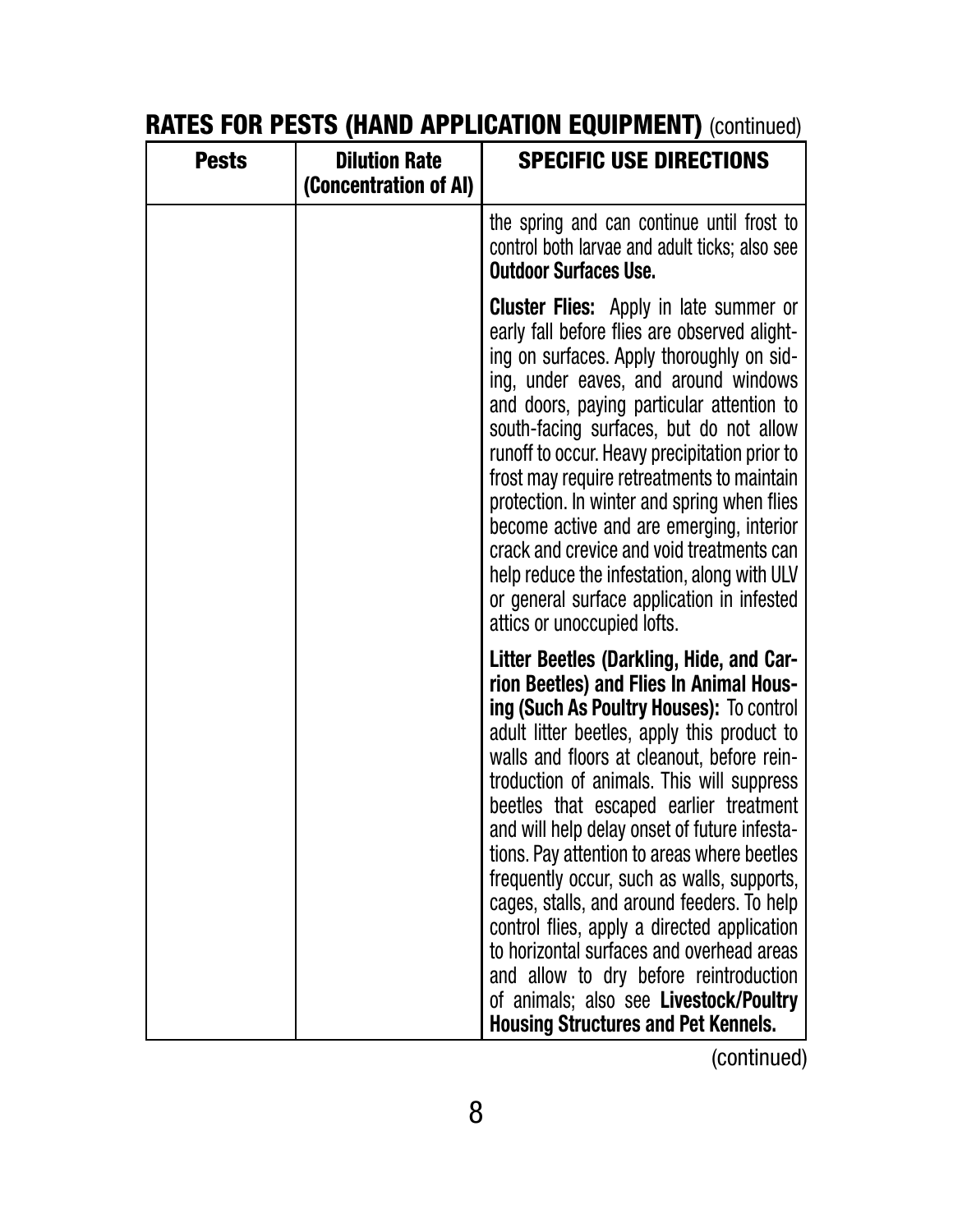| <b>Pests</b>                                       | <b>Dilution Rate</b><br>(Concentration of AI)                                                                                                                                                                                                                          | <b>SPECIFIC USE DIRECTIONS</b>                                                                                                                                                                                                                                                                                                                                                                                                                                                                                                                                                                             |
|----------------------------------------------------|------------------------------------------------------------------------------------------------------------------------------------------------------------------------------------------------------------------------------------------------------------------------|------------------------------------------------------------------------------------------------------------------------------------------------------------------------------------------------------------------------------------------------------------------------------------------------------------------------------------------------------------------------------------------------------------------------------------------------------------------------------------------------------------------------------------------------------------------------------------------------------------|
| Termites (above<br>ground only)                    | $0.8$ fl. oz.<br>(24 mL) per gallon<br>of water<br>$(0.06\%$ AI)                                                                                                                                                                                                       | This product may be used on termites to<br>kill workers or winged reproductive forms<br>which may be present in treated channels<br>at the time of treatment. These applica-<br>tions are not a substitute for mechanical<br>alteration to control subterranean termites,<br>soil treatment labeled termiticides, or fumi-<br>gation for extensive infestation of drywood<br>termites or other wood-infesting insects,<br>but are considered supplemental. This<br>product is not recommended as sole pro-<br>tection against termites. For active termite<br>infestations, get a professional inspection. |
| <sup>4</sup> For residual control, use 0.06% rate. | <sup>2</sup> For outdoor use only and use 0.03% rate.<br><sup>3</sup> For control of LIGHT beetle infestations, use 0.03% rate.<br>environmental conditions are severe and/or populations are high.<br><sup>6</sup> For clean-out/severe infestations, use 0.06% rate. | <sup>1</sup> For cockroaches, the recommended rate for maintenance treatments is 0.015% and<br>for clean-out treatments is 0.03%. For control of severe infestations, use 0.06% rate.<br><sup>5</sup> In all states except California, rates for flies may be increased to 0.06% when                                                                                                                                                                                                                                                                                                                      |

#### Application Within Food Handling Establishments

For places other than private residences in which exposed food is held, processed, prepared, or served including, but not limited to, areas for receiving, storage, packing (canning, bottling, wrapping, boxing), preparing foods, edible waste storage and enclosed processing systems (mills, dairies, edible oils, syrups), and serving areas.

Use as a crack and crevice or spot treatment in and around both food and nonfood areas. Apply in small amounts directly into cracks and crevices, using equipment capable of delivering a pin stream of insecticide, in points between different elements of construction, between equipment and floor, openings leading to voids and hollow spaces in walls, equipment and bases. Food contact surfaces and equipment should be cleaned with an effective cleaning compound and rinsed with potable water before using.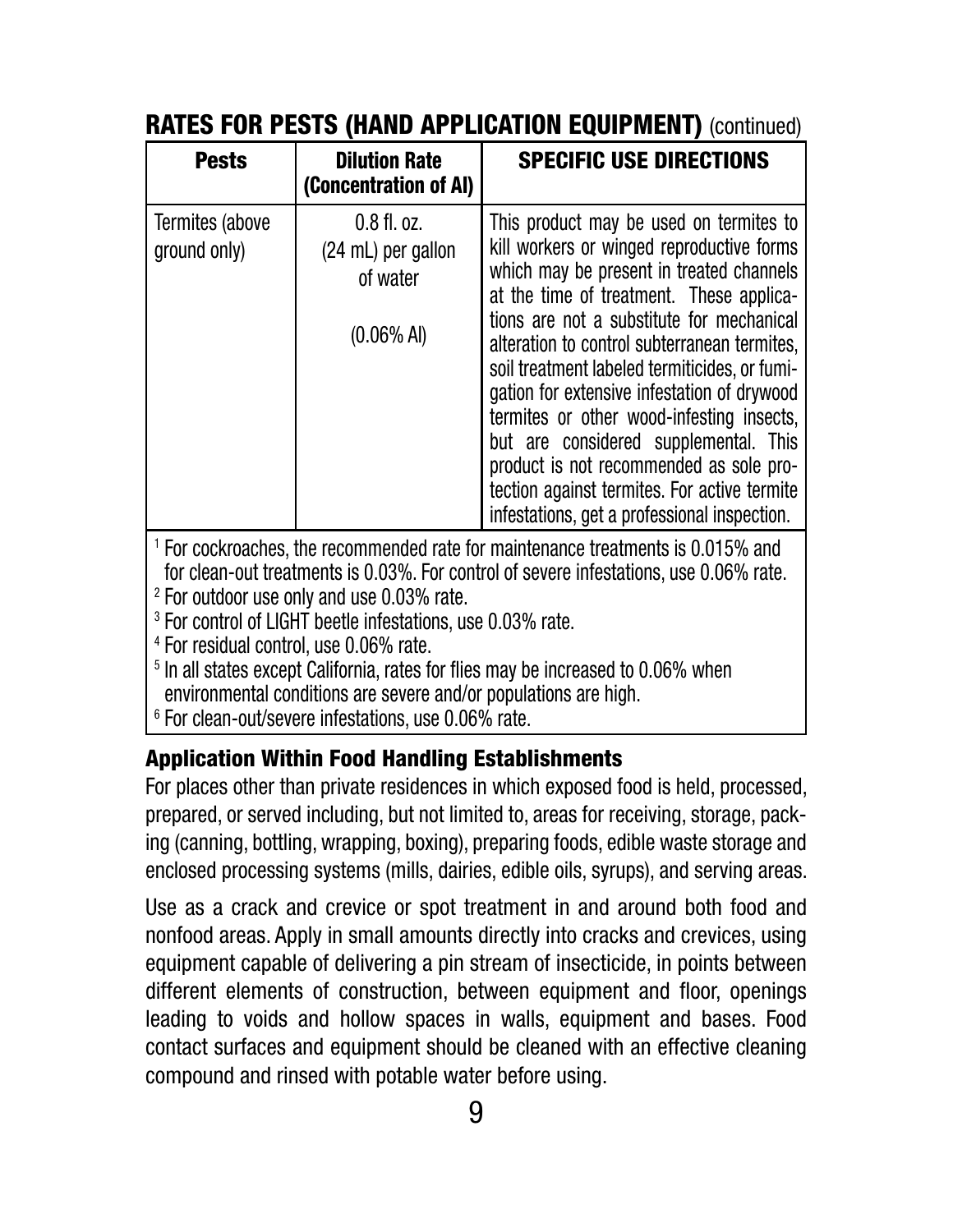Limit individual spot treatments to an area no larger than 20% of the treated surface. Individual spot treatments may not exceed two sq. ft. Take extreme care that the product is not introduced into the air. Avoid contamination of food and food processing surfaces.

## Application Within Food Serving Areas

For facilities where foods are served, such as dining rooms. Apply as a crack and crevice or spot treatment to selective surfaces such as baseboards, under elements of construction, and into cracks and crevices. Avoid treating surfaces likely to be contacted by food. (Do not apply when facility is in operation or foods are exposed.) Food must be covered or removed in area being treated. Do not apply directly to food or allow applications to contaminate food.

NOTE: Application of this product in the Food Areas and/or Food Serving Areas of Food Handling Establishments other than as a spot and/or crack and crevice treatment is not permitted. Use of application equipment such as the Micro-Injector or Actisol applicator in food areas should be limited to crack and crevice treatment only.

## Livestock/Poultry Housing Structures and Pet Kennels

Apply as a general surface (including directed sprays) and/or crack and crevice treatment. With the exception of cattle and calves that may be present, only apply this product to livestock barns or housing structures when unoccupied by animals. Make interior and exterior perimeter applications in and around the livestock, poultry, and pet housing structures. Normal cleaning of the structure must also be done along with applications of this product to effectively control the crawling and flying insect pests listed in the table.

This product may be used in unoccupied areas of livestock barns or housing structures. Apply to floors, vertical, and overhead surfaces where crawling or flying insect pests are or may be present. Feeders, waterers, and feed carts should be covered before application to prevent contamination. Do not apply to milk rooms or feed rooms. Pay attention to animal areas including stanchions, pipes, windows and doors, and areas where insect pests hide or congregate. Exterior applications to south facing walls and foundation perimeters can help prevent interior infestations of flying and crawling insect pests.

For poultry houses, apply to floor area (birds grown on litter) or to walls, posts, and cage framing (birds grown in cages). Application should also be made into cracks and crevices around insulation. Reapply after each growout or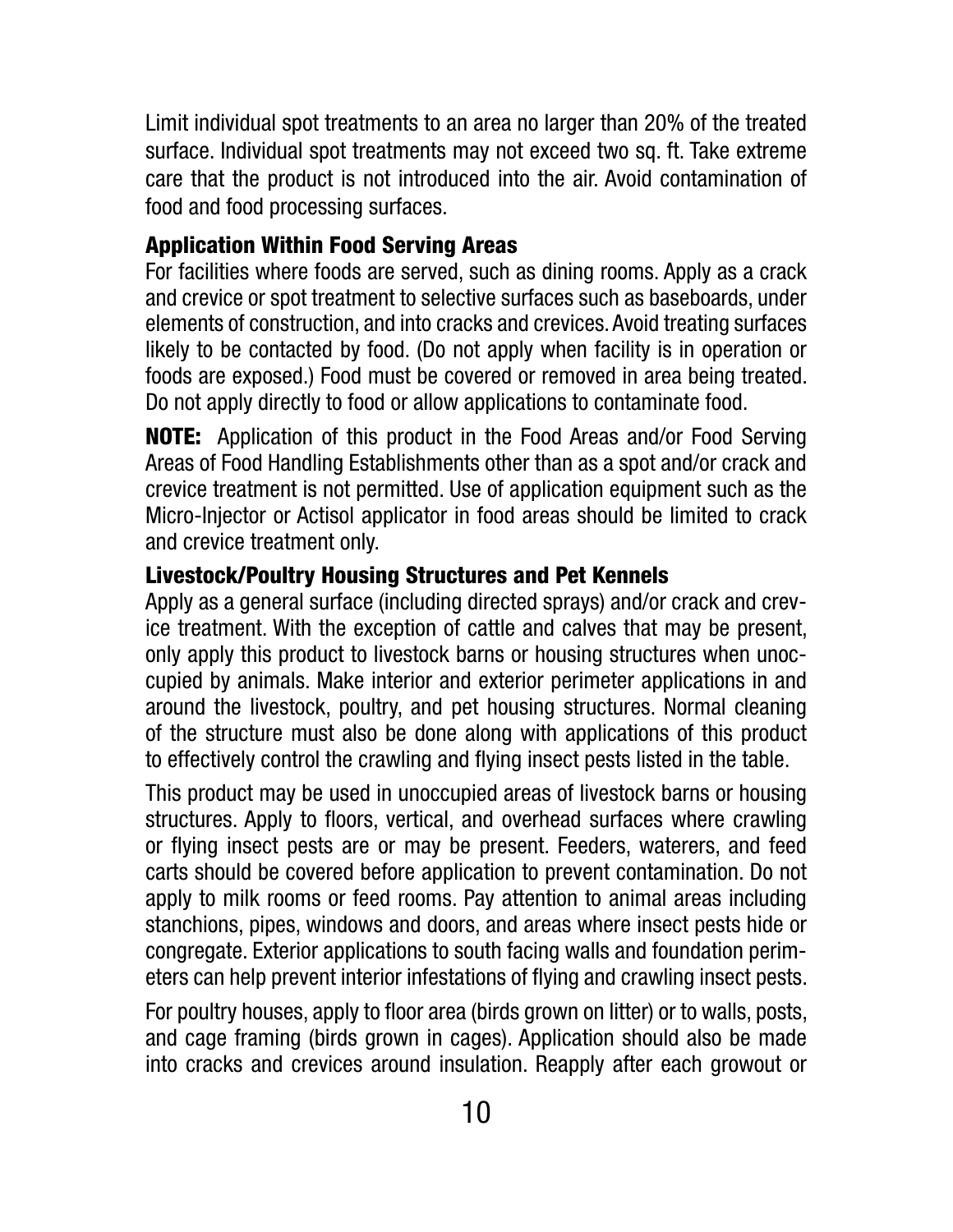sanitization procedure. Indoor control can be enhanced by making perimeter treatments around the outside of building foundations to prevent immigrating adult beetles. Apply in a uniform band 1 - 3 ft. up and 2 - 6 ft. out from foundation. Maintaining a year-round treatment program will prevent background populations from reaching problem levels.

## RESTRICTIONS:

- **DO NOT** make applications of this product in areas where animals are present in the facility. Allow treated surfaces to completely dry before restocking the facility.
- **DO NOT** make applications to any animal feedstuffs, water, or watering equipment.
- **DO NOT** contaminate any animal food, feed, or water in and around livestock, poultry, or pet housing when making applications.

## Outdoor Surfaces Use

For control of ants, bees, centipedes, cockroaches, crickets, fleas, flies, millipedes, mosquitoes, scorpions, sowbugs, pillbugs, spiders, termites\* (above ground only), ticks, wasps, and other similar perimeter arthropod pests.

Apply with either hand or power application equipment as a residual treatment to ornamental plants next to foundations of buildings and to surfaces of buildings, porches, screens, window frames, eaves, patios, garages, refuse dumps, and other similar areas where these insect pests are active. Remove all exposed food and cooking utensils. Cover all food handling surfaces or wash thoroughly after treatment and before use. Do not use on edible crops.

## Perimeter Treatments

Apply a continual band of insecticide around building foundations and around windows, doors, service line entrances, eaves, vents, and other areas to reduce the potential for entry by crawling pests. Before application, remove debris and leaf litter from next to the foundation, cut back vegetation and branches that touch the foundation, and move or rake back rocks, deep mulch, or other potential pest harborage next to the foundation. Apply the band up to 10 ft. wide around the structure (or according to state regulations governing commercial pest control) and upwards along the foundation to 3 ft. and around windows, doors, and roof overhangs. Apply as a coarse spray to thoroughly and uniformly wet the foundation and/or band area so that the insecticide will reach the soil or thatch level where pests may be active.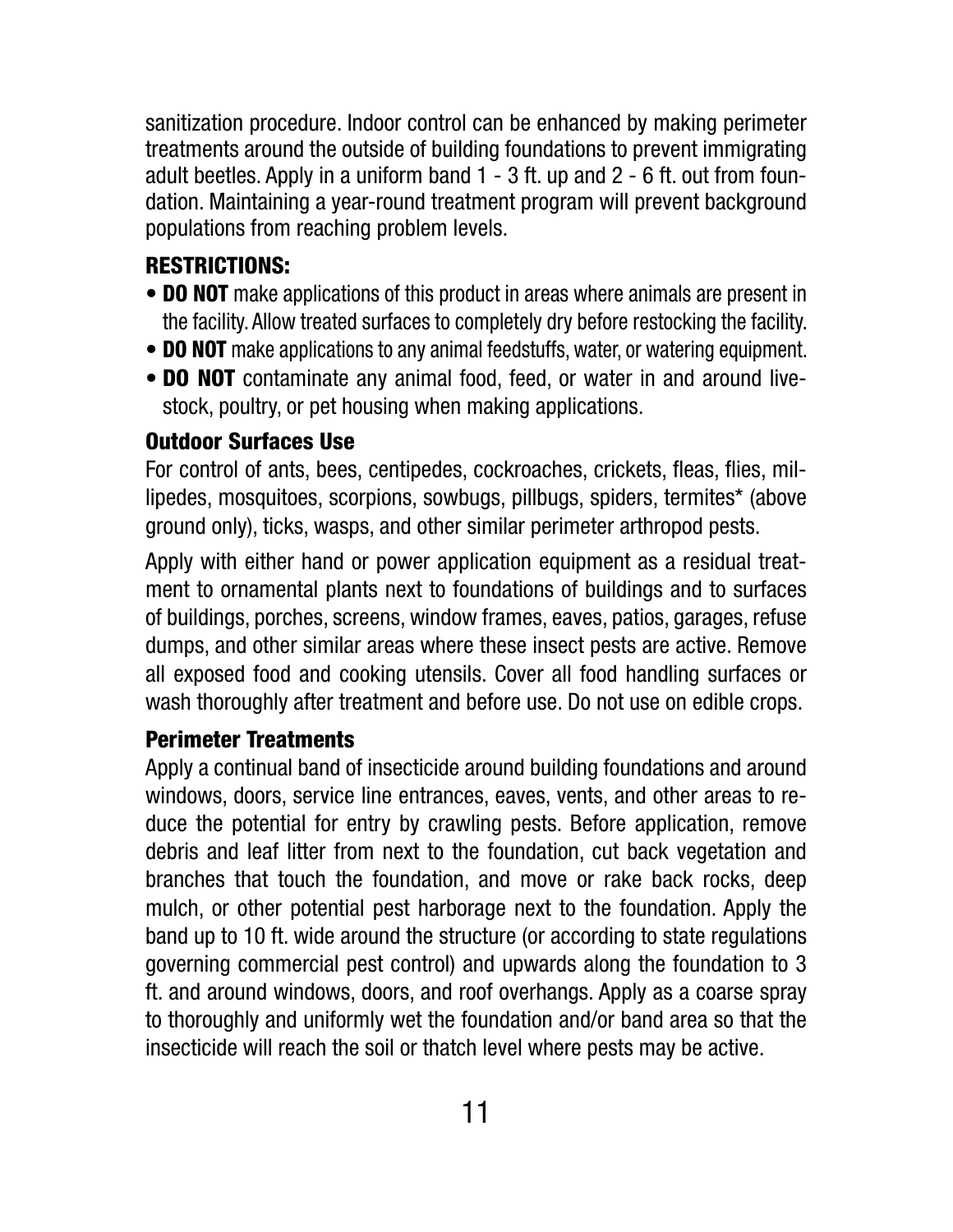Amount of concentrate is dependent upon pest species (see pest table and comments), infestation levels, and service interval desired.

Rate Table For Perimeter Barrier Applications

| <b>Application Rate:</b><br>Fl. oz. (mL) of<br>Equil Lambda 9.7 CS<br><b>Insecticide</b> | Gals. of Water <sup>1</sup> | <b>Area of Coverage</b><br>(sq. ft.) |  |
|------------------------------------------------------------------------------------------|-----------------------------|--------------------------------------|--|
| $0.2$ fl. oz. $(6 \text{ mL})$                                                           | $1-5$ gals.                 | 800-1600 sq. ft.                     |  |
| $0.4$ fl. oz. $(12 \text{ mL})$                                                          | $1-5$ gals.                 | 800-1600 sq. ft.                     |  |
| $0.8$ fl. oz. $(24 \text{ mL})$                                                          | $1-5$ gals.                 | 800-1600 sq. ft.                     |  |
| <sup>1</sup> Application volume may be greater than 5 gals./800-1600 sq. ft. if          |                             |                                      |  |

required under heavy vegetative or landscaping materials in order to obtain desired coverage.

### Examples Of Dilutions For Perimeter Barrier Applications

| <b>Application</b><br><b>Volume Gals.</b> | <b>Application Rate</b><br>$F.$ oz. (mL) of                                                          | Fl. oz. (mL) of Equil Lambda 9.7 CS Insecticide to<br>Dilute in Water According to Spray Tank Volumes |                                                                               |                                                                         |  |
|-------------------------------------------|------------------------------------------------------------------------------------------------------|-------------------------------------------------------------------------------------------------------|-------------------------------------------------------------------------------|-------------------------------------------------------------------------|--|
| of Solution per<br>$1,000$ sq. ft.        | Equil Lambda 9.7<br><b>CS Insecticide</b><br>per 1,000 sq. ft.                                       | 5 gals.                                                                                               | 10 gals.                                                                      | <b>50 gals.</b>                                                         |  |
| 1 gal. per<br>$1,000$ sq. ft.             | $0.2$ fl. oz. $(6 \text{ mL})$<br>$0.4$ fl. oz. $(12 \text{ mL})$<br>$0.8$ fl. oz. $(24 \text{ mL})$ | 1 fl. oz. $(30 \text{ mL})$<br>2 fl. oz. (60 mL)<br>4 fl. oz. (120 mL)                                | 2 fl. oz. (60 mL)<br>4 fl. oz. (120 mL)<br>8 fl. oz. (240 mL)                 | 10 fl. oz. (300 mL)<br>20 fl. oz. (600 mL)<br>40 fl. oz. (1200 mL)      |  |
| 2 gal. per<br>$1,000$ sq. ft.             | $0.2$ fl. oz. $(6 \text{ mL})$<br>$0.4$ fl. oz. $(12 \text{ mL})$<br>$0.8$ fl. oz. $(24 \text{ mL})$ | $0.5$ fl. oz. $(15$ mL)<br>1 fl. oz. $(30 \text{ mL})$<br>2 fl. oz. (60 mL)                           | 1 fl. oz. $(30 \text{ mL})$<br>2 fl. oz. (60 mL)<br>4 fl. oz. (120 mL)        | 5 fl. oz. (150 mL)<br>10 fl. oz. (300 mL)<br>20 fl. oz. (600 mL)        |  |
| 5 gal. per<br>$1,000$ sq. ft.             | $0.2$ fl. oz. $(6 \text{ mL})$<br>$0.4$ fl. oz. $(12 \text{ mL})$<br>0.8 fl. oz. (24 mL)             | $0.2$ fl. oz. $(6 \text{ mL})$<br>$0.4$ fl. oz. $(12$ mL)<br>0.8 fl. oz. (24 mL)                      | $0.4$ fl. oz. $(12 \text{ mL})$<br>0.8 fl. oz. (24 mL)<br>1.6 fl. oz. (48 mL) | 2 fl. oz. $(60 \text{ mL})$<br>4 fl. oz. (120 mL)<br>8 fl. oz. (240 mL) |  |

**Example calculation:** To apply the mid-rate of this product at a volume of 5 gal./1000 sq. ft., mix 4 fl. oz. of concentrate in 50 gallons of water. The percent active ingredient in the finished product dilution can be calculated with the following formula: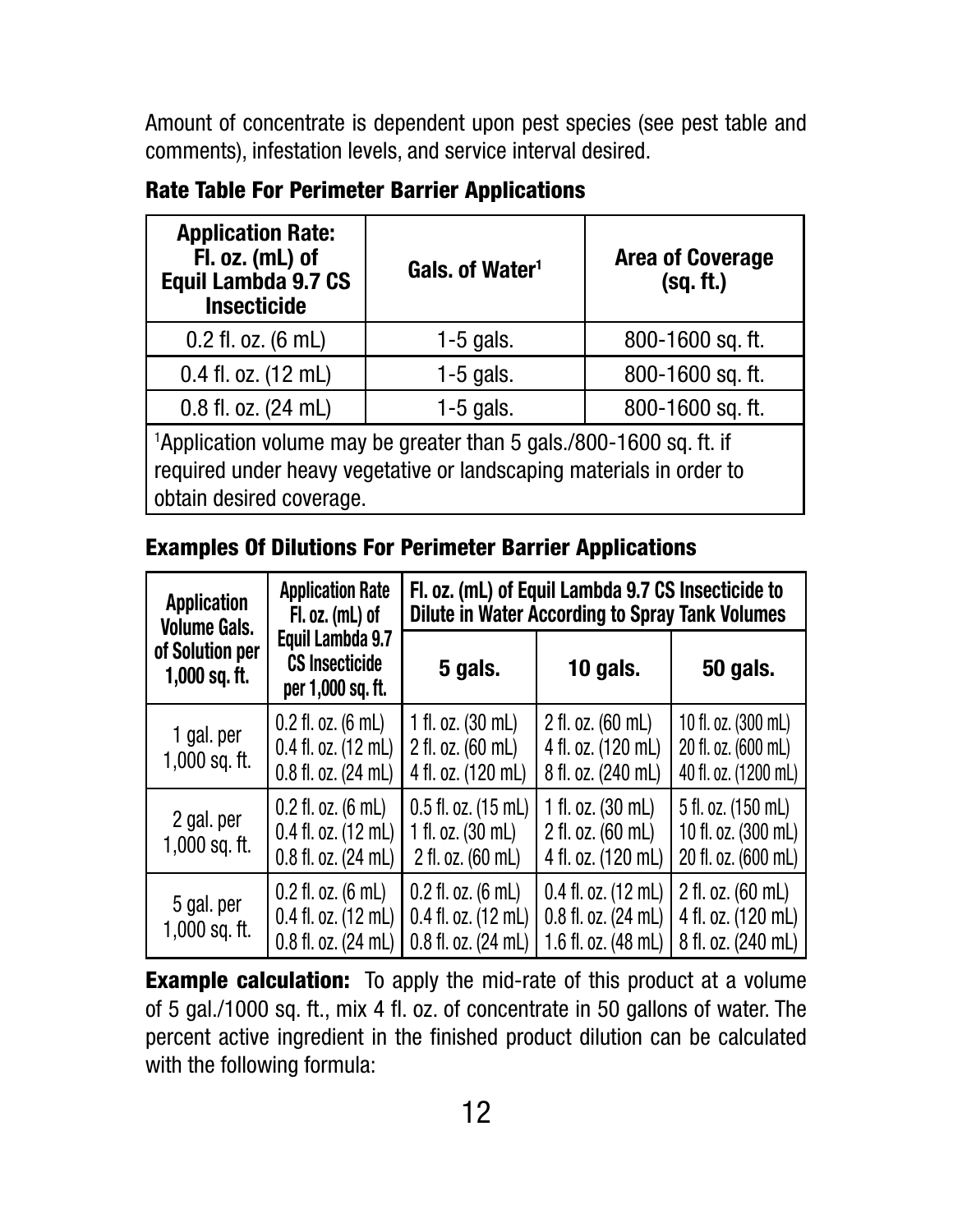mL needed to add times 9.7% active in concentrate, divided by gal. finished dilution times 3785 mL/gal.  $=$  % active in dilution. (Example: 4 oz. in 50 gal. is 120 mL times 9.7 equals 1164, and 50 gal. times 3785 is 189,250. Dividing 1164 by 189,250 equals 0.006% active in the tank dilution.)

NOTE: Do not use water base sprays of this product in conduits, motor housings, junction boxes, switch boxes, or other electrical equipment because of possible shock hazard. Thoroughly wash out sprayer and screen with water and detergent before using this product. This product has not stained or caused damage to painted or varnished surfaces, plastics, fabrics, or other surfaces where water applied alone causes no damage. However, treat a small area and allow to dry, to determine whether staining will occur.

## LET TREATED SURFACES DRY BEFORE ALLOWING HUMANS AND PETS TO CONTACT SURFACES.

## RESTRICTIONS:

- **DO NOT** use this product with oil.
- **DO NOT** apply this product in any room being used as living, eating, sleeping, or recovery area by patients, the elderly, or infirm when they are in the room.
- **DO NOT** apply to institutions (including libraries, sports facilities, etc.,) in the immediate area when occupants are present.
- **DO NOT** apply to classrooms when in use.
- **DO NOT** apply this product to edible growing crops or stored raw agricultural commodities used for food or feed.
- **DO NOT** allow applications to contact water inhabited by fish, such as in aquariums and ornamental fish ponds that are located in/around structures being treated.

## LAWNS/TURFGRASS AND ORNAMENTALS

This product may be used for applications to maintain indoor or outdoor areas where turf and ornamentals are grown such as residential landscaped areas and non-residential landscapes around institutional, public, commercial and industrial buildings, parks, recreational areas, and athletic fields (including trees, shrubs, flowers, evergreens, foliage plants and groundcovers). Application rates for turf and ornamentals are lower than structural pest control rates, reflecting that treatment intervals are more frequent.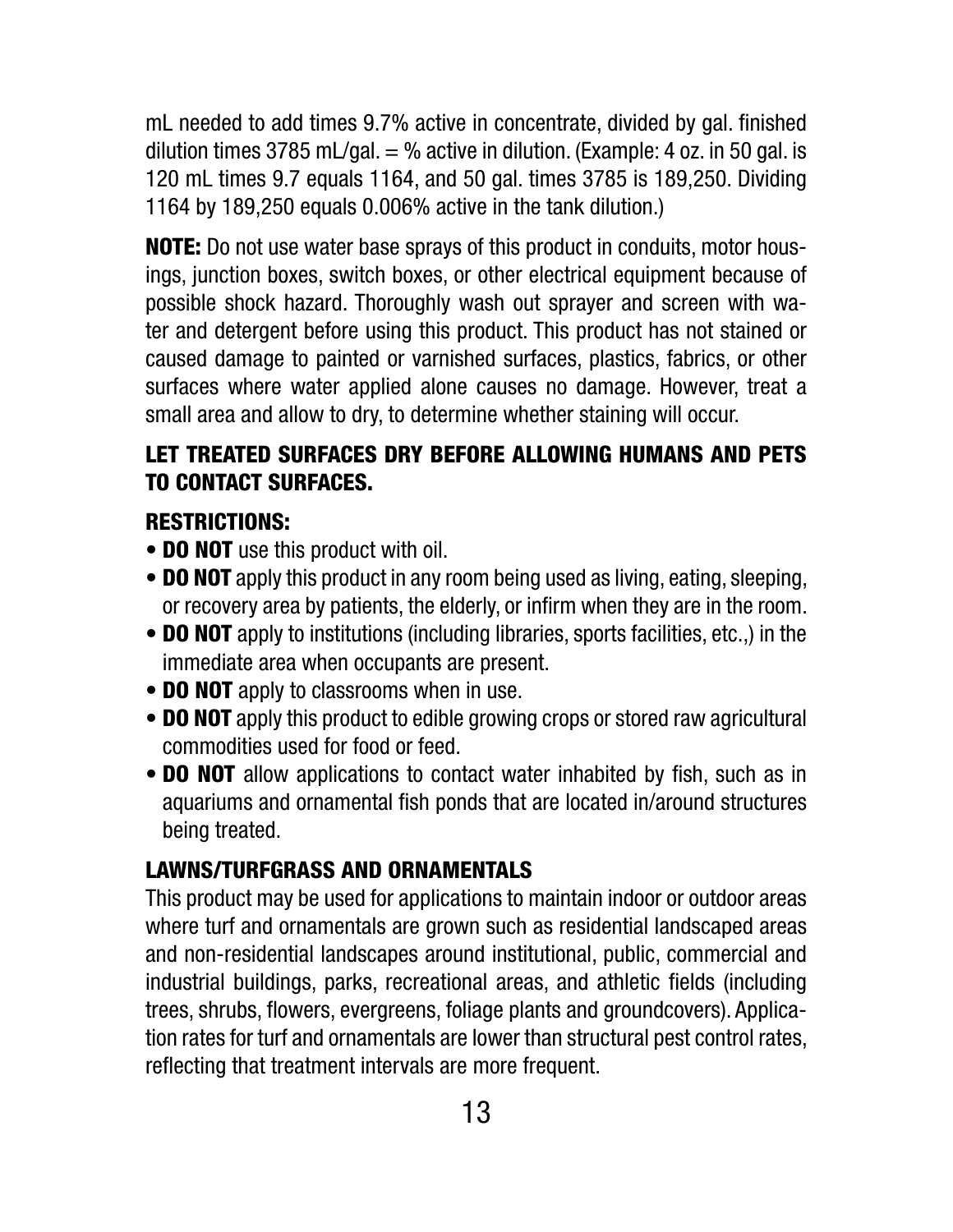Applicators must ensure that they are certified in the necessary pesticide certification categories to allow application of this product away from structures, such as to turf and ornamental plantings. Structural pest control certification categories may limit the distance away from structures for pesticide application. Consult your state extension office or pesticide regulatory officials for further information.

**IMPORTANT:** Time application to flowering plants during periods when pollinating insects are not present, such as early morning or late evening.

## RESTRICTIONS:

- **DO NOT** apply this product through any type of irrigation system.
- **DO NOT** apply this product to edible crops.
- **DO NOT** apply this product by aerial application.
- Use of this pesticide adjacent to water may affect aquatic organisms. To protect these organisms, DO NOT apply this pesticide within 25 ft. of lakes, reservoirs, rivers, permanent streams, marshes or natural ponds, estuaries, and commercial fish farm ponds.
- DO NOT make outdoor broadcast applications to turf and ornamentals when wind speed is 15 mph or greater.
- In the state of New York, **DO NOT** apply within 100 ft. of coastal marshes or streams that drain into coastal marshes.

#### Mixing Instructions

This product is to be mixed with water and may be used in all types of standard application equipment. Fill applicator tank with the desired volume of water and add this product. It is suggested that the water be 5 - 7 pH. Adjust water pH with a buffering agent if necessary. Slowly add this product to applicator tank water with maximum agitation. Close and shake or reagitate applicator tank before use if application is interrupted. Make up only amount of treatment volume as required.

## Tank Mixing

This product may be tank mixed with other currently registered pesticides unless expressly prohibited by the product label. A small volume mixing test with the other products is recommended to ensure compatibility. If other chemicals are added to the applicator tank, add this product last. Fill tank to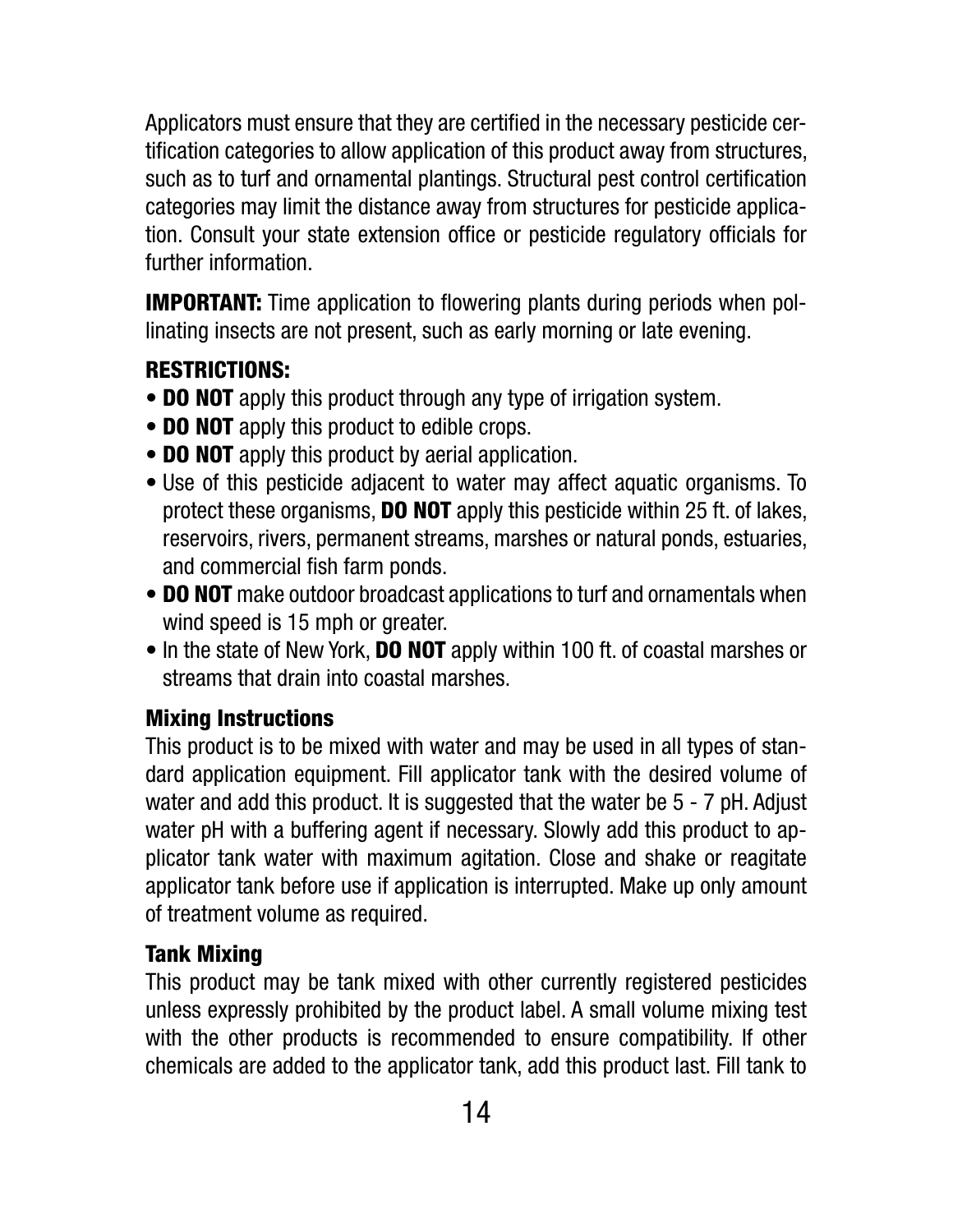desired volume and continue to agitate while making applications. If mixed with EC formulations, use within 24 hours.

Observe all restrictions and precautions which appear on the labels of these products.

## INSECT CONTROL on ORNAMENTAL PLANTS

Use this product to control the pests listed in the table below in such areas as residential landscaped areas and landscaped areas around institutional, public, commercial and industrial buildings, parks, recreational areas, and athletic fields (including trees, shrubs, flowers, evergreens, foliage plants and groundcovers).

**NOTE:** While phytotoxicity testing has been carried out on a wide range of ornamental plants under various environmental conditions, and no phytotoxicity has been observed, certain cultivars may be sensitive to the final spray solution.

It is advised to prespray a selection of ornamental plants and observe them for 7-10 days prior to treating large areas if local use experience is unavailable.

## RESTRICTIONS:

• **DO NOT** apply more than 0.36 lbs. of the a.i. (52.4 fl. oz. of concentrate) per acre per year.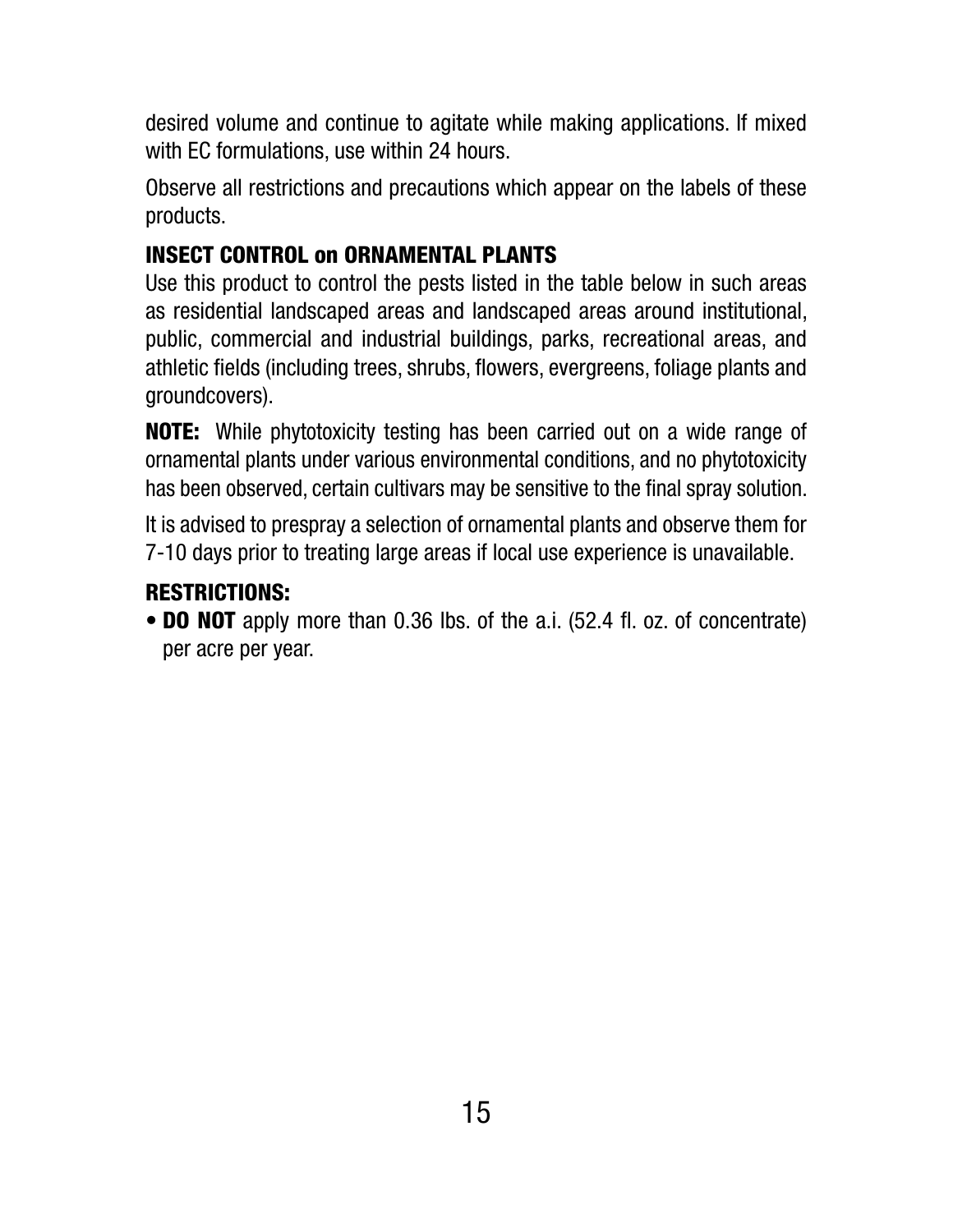## TANK DILUTION RATES FOR ORNAMENTAL PESTS

| <b>Pest</b>                                                                                                                                                             | <b>Amount Of Equil Lambda</b><br>9.7 CS Insecticide | <b>Application Instructions</b>                                                                                                                                                                                                                                      |
|-------------------------------------------------------------------------------------------------------------------------------------------------------------------------|-----------------------------------------------------|----------------------------------------------------------------------------------------------------------------------------------------------------------------------------------------------------------------------------------------------------------------------|
| Ants (including Imported<br>Fire Ants)<br>Armyworms<br>Azalea caterpillars                                                                                              | 1.5 - 5 fl. oz. per 100 gals.<br><sub>0r</sub>      | Application to ornamentals<br>should be started prior to<br>the establishment of high<br>insect pest populations.                                                                                                                                                    |
| Aphids<br><b>Bagworms</b><br>Black vine weevils (adult)<br>Boxelder bugs<br><b>Budworms</b>                                                                             | 44 - 148 mL per 100 gals.                           | Apply at 7-day intervals if<br>retreatment is necessary.<br>Limit more frequent treat-<br>ment to spot treatments.                                                                                                                                                   |
| California oakworms<br>Cankerworms<br>Cockroaches<br>Crickets<br>Cutworms<br>Eastern tent caterpillars<br>Elm leaf beetles<br>European sawflies<br><b>Fall webworms</b> |                                                     | Good spray coverage is<br>necessary to provide the<br>most effective level of con-<br>trol. Addition of a spreader-<br>sticker at specified rates<br>may enhance the control of<br>insects on certain species of<br>ornamentals having waxy,<br>hard to wet foliage. |
| Flea beetles<br>Forest tent caterpillars<br>Gypsy moth larvae<br>Japanese beetles (adults)                                                                              |                                                     | For spot treatments use 0.5<br>fl. oz. of this product per $1 -$<br>2.5 gals. of water.                                                                                                                                                                              |
| June beetles (adults)<br>Lace bugs<br>Leaf-feeding caterpillars<br>Leafhoppers<br>Leafminers (adults)                                                                   |                                                     | Consult your state university<br>or local Cooperative Exten-<br>sion Service office for spe-<br>cific pest control application<br>timing in your area.                                                                                                               |
| Leaf rollers<br>Leaf skeletonizers<br><b>Midges</b><br><b>Mosquitoes</b><br>Oleander moth larvae<br>Pillbugs<br>Pine sawflies                                           |                                                     | <b>Scale:</b> Thoroughly cover<br>the plant with spray, includ-<br>ing trunks, stems, twigs,<br>and foliage for control<br>of scale insects (crawler<br>stage).                                                                                                      |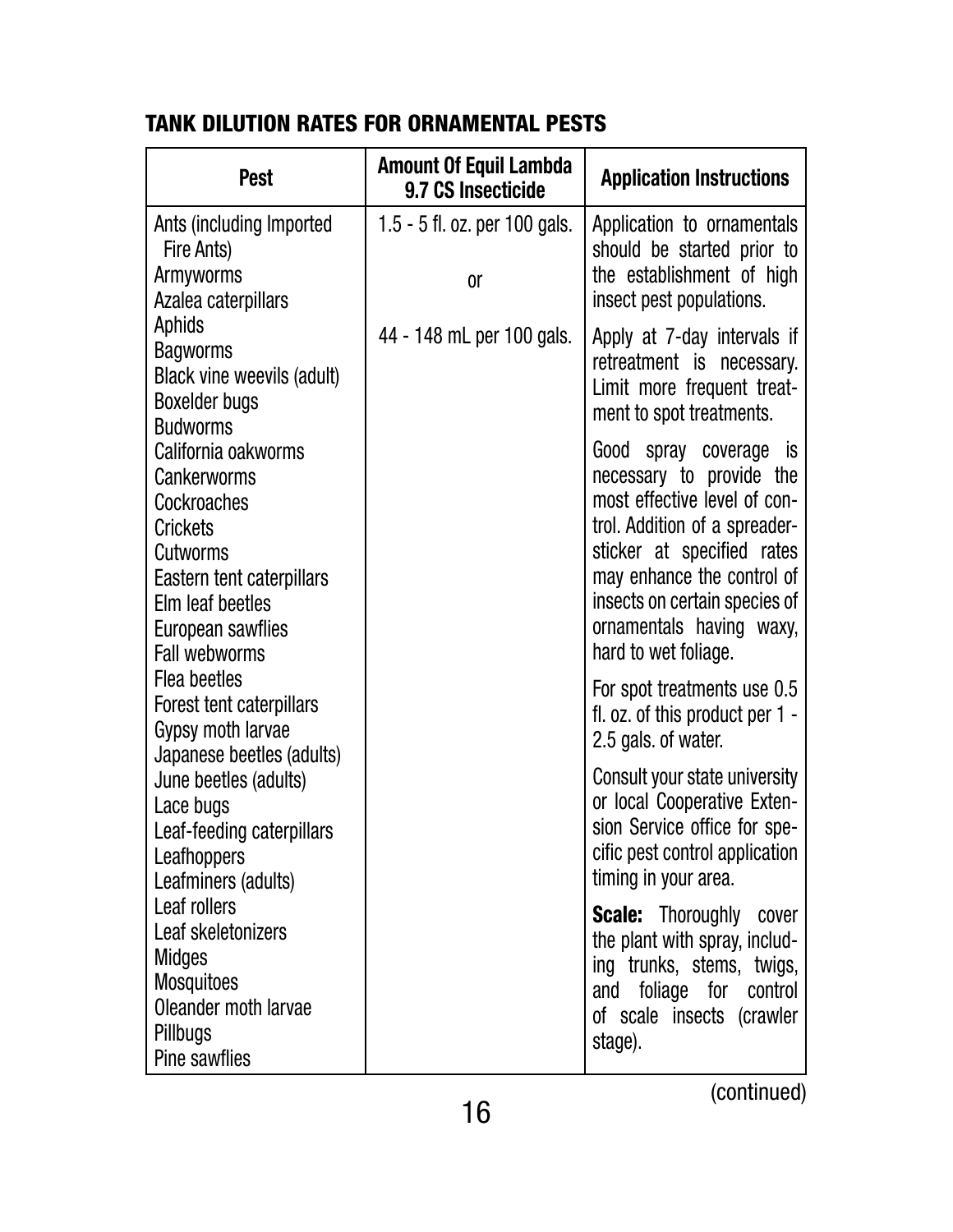| <b>Pest</b>                                                                                                                                                                                                                                                                        | <b>Amount Of Equil Lambda</b><br>9.7 CS Insecticide                     | <b>Application Instructions</b>                                                                                                                                                             |  |
|------------------------------------------------------------------------------------------------------------------------------------------------------------------------------------------------------------------------------------------------------------------------------------|-------------------------------------------------------------------------|---------------------------------------------------------------------------------------------------------------------------------------------------------------------------------------------|--|
| Pine shoot beetles<br>Pinetip moths<br>Plant bugs<br>Root weevils<br><b>Sawflies</b><br>Scale insects (crawlers)<br><b>Spiders</b><br><b>Spittlebugs</b><br><b>Striped beetles</b><br>Striped oakworms<br><b>Thrips</b><br>Tip moths<br><b>Tussock moth larvae</b><br><b>Wasps</b> |                                                                         | Apply<br>this<br><b>Bagworm:</b><br>product when<br>bagworm<br>larvae begin to hatch. Spray<br>directly on the larvae. Appli-<br>cation is the most effective<br>when the larvae are young. |  |
| <b>Broadmites</b><br><b>Brown softscales</b><br>California redscales<br>(crawlers)<br><b>Clover mites</b><br><b>Mealybugs</b><br>Pineneedlescales (crawlers)<br><b>Spider mites</b><br>Whiteflies                                                                                  | 3 - 5 fl. oz. per 100 gals<br><sub>0r</sub><br>88 -148 mL per 100 gals. |                                                                                                                                                                                             |  |

## TANK DILUTION RATES FOR ORNAMENTAL PESTS (continued)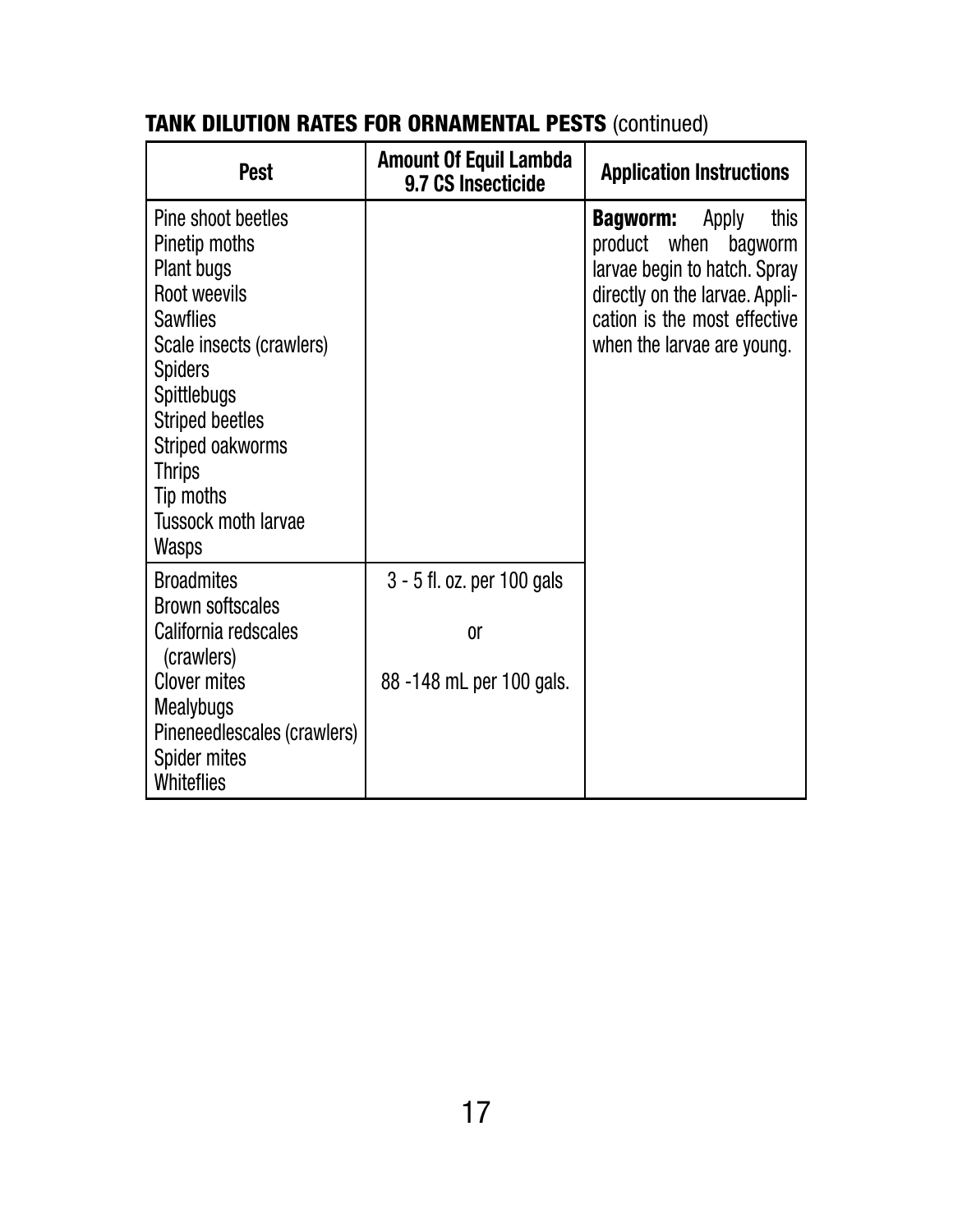### Equil Lambda 9.7 CS Insecticide Mixing Chart for Ornamental Insect Pest Control

| <b>Rate of Equil</b><br><b>Lambda</b><br>9.7 CS<br><b>Insecticide</b> | <b>25 Gals.</b> | <b>50 Gals.</b> | <b>100 Gals.</b> | <b>200 Gals.</b> | <b>300 Gals.</b> |
|-----------------------------------------------------------------------|-----------------|-----------------|------------------|------------------|------------------|
| $1.5 \text{ oz}.^1$                                                   | $0.4$ oz.       | $0.8$ oz.       | $1.5$ oz.        | 3.0 oz.          | 4.5 oz.          |
| 30Z <sup>2</sup>                                                      | $0.8$ oz.       | $1.5$ oz.       | 3.0 oz.          | 6.0 oz.          | 9.0 oz.          |
| 50Z. <sup>3</sup>                                                     | 1.3 oz.         | 2.5 oz.         | 5.0 oz.          | 10.0 oz.         | 15.0 oz.         |

(Equil Lambda 9.7 CS Insecticide to add per spray tank)

<sup>1</sup> Equivalent to 3.5 mL per 1,000 sq. ft. (5 oz. per acre) when applied at 8 gal. per 1,000 sq. ft. <sup>2</sup> Equivalent to 7 mL per 1,000 sq. ft. (10 oz. per acre) when applied at 8 gal. per 1,000 sq. ft. <sup>3</sup> Equivalent to 9.5 mL per 1,000 sq. ft. (14 oz. per acre) when applied at 8 gal. per 1,000 sq. ft.

### LAWN/TURFGRASS INSECT PEST CONTROL

Use this product to control the pests listed in the table below around such areas as residential, institutional, public, commercial and industrial buildings, parks, recreational areas and athletic fields.

## RESTRICTIONS:

- KEEP CHILDREN AND PETS OFF TREATED AREAS UNTIL SPRAY HAS DRIED FOLLOWING APPLICATION.
- **DO NOT** apply when turfgrass is waterlogged or when soils are saturated with water (i.e. will not accept irrigation).
- **DO NOT** apply more than 0.36 lb. of a.i. (52.4 fl. oz. of concentrate) per acre per year.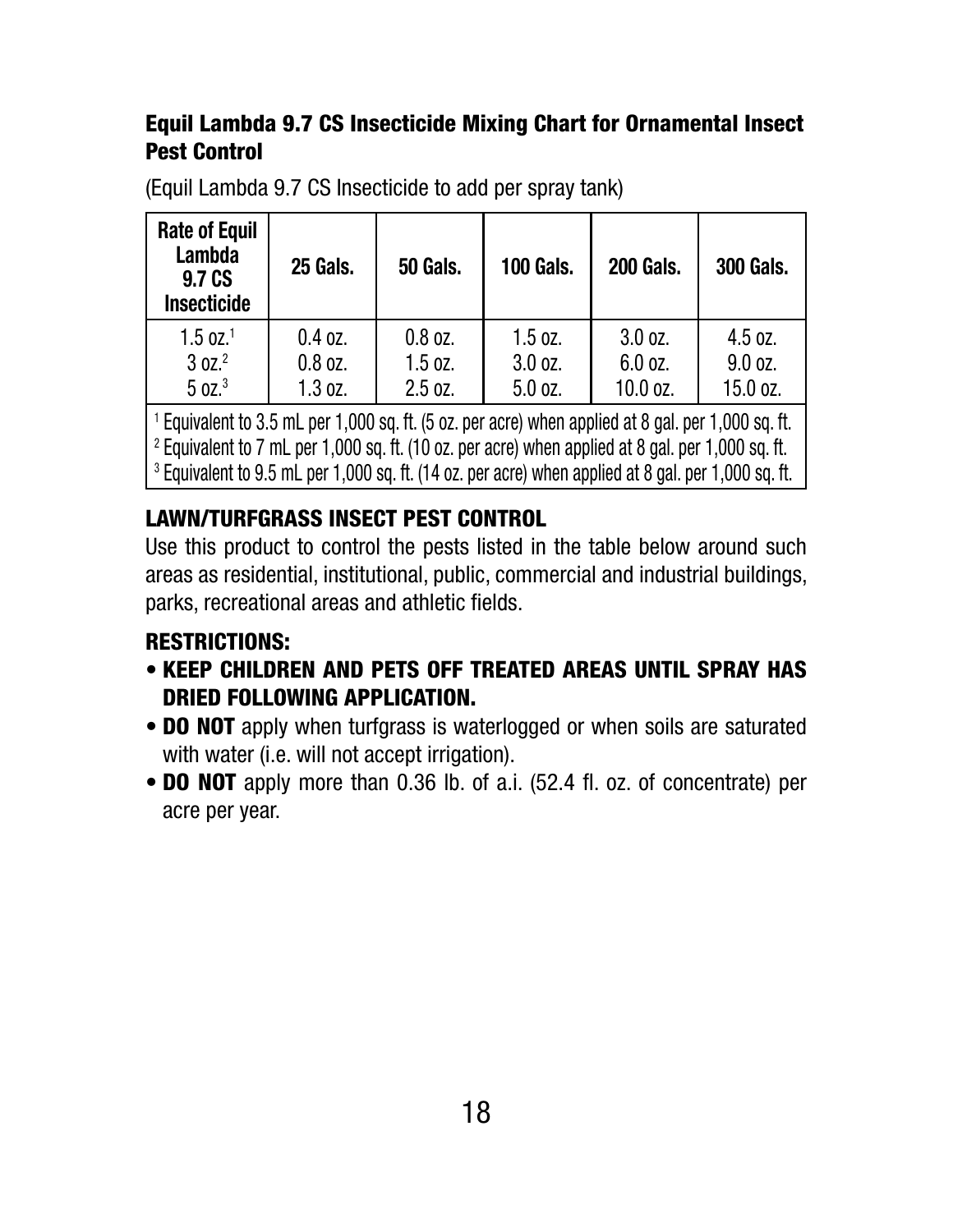#### RATES FOR LAWN AND TURFGRASS PESTS

| <b>Pest</b>                                                                                                                                                                                                                                       | <b>Amount Of Equil</b><br>Lambda 9.7 CS<br>Insecticide*              | <b>Application Instructions</b>                                                                                                                                                                                                                                                                                                                                                                                                                                                        |
|---------------------------------------------------------------------------------------------------------------------------------------------------------------------------------------------------------------------------------------------------|----------------------------------------------------------------------|----------------------------------------------------------------------------------------------------------------------------------------------------------------------------------------------------------------------------------------------------------------------------------------------------------------------------------------------------------------------------------------------------------------------------------------------------------------------------------------|
| Ants (including Imported<br>Fire Ants)<br>Armyworms<br><b>Centipedes</b><br><b>Crickets</b><br>Cutworms<br>Earwigs<br>Fleas (adult)<br><b>Grasshoppers</b><br>Japanese beetles (adult)<br><b>Millipedes</b><br><b>Mites</b><br>Mosquitoes (adult) | $3.4 - 7$ mL<br>per 1,000 sq. ft.<br>0ľ<br>$5 - 10$ fl. oz. per acre | Application to turf should be<br>started prior to the establishment<br>of high insect pest populations<br>and significant turf damage.<br>Make reapplications as neces-<br>sary to keep pest populations<br>under control, using higher rates<br>as pest pressure increases.<br>Apply at 7-day intervals if re-<br>treatment is necessary. More<br>frequent treatments should be<br>limited to spot treatments.                                                                        |
| Pillbugs<br>Sod webworms<br>Sow bugs                                                                                                                                                                                                              |                                                                      | For <b>spot treatments</b> , use 0.5<br>fl. oz. of this product per $1 - 2.5$<br>gals. of water.                                                                                                                                                                                                                                                                                                                                                                                       |
| <b>Ticks (including species</b><br>which transmit Lyme<br>disease)                                                                                                                                                                                |                                                                      | <b>Surface Insect Control (army-</b><br>worms, cutworms, fleas, etc.):<br>Apply this product at specified<br>rates in 2 - 5 gals. of water<br>per 1,000 sq. ft. The use of a<br>spreader-sticker may be use-<br>ful if high rainfall amounts are<br>forecast, otherwise the addition<br>of adjuvants is not necessary<br>under normal conditions for sur-<br>face insect control in turf. Delay<br>watering or mowing for 12 - 24<br>hours to control surface-feeding<br>insect pests. |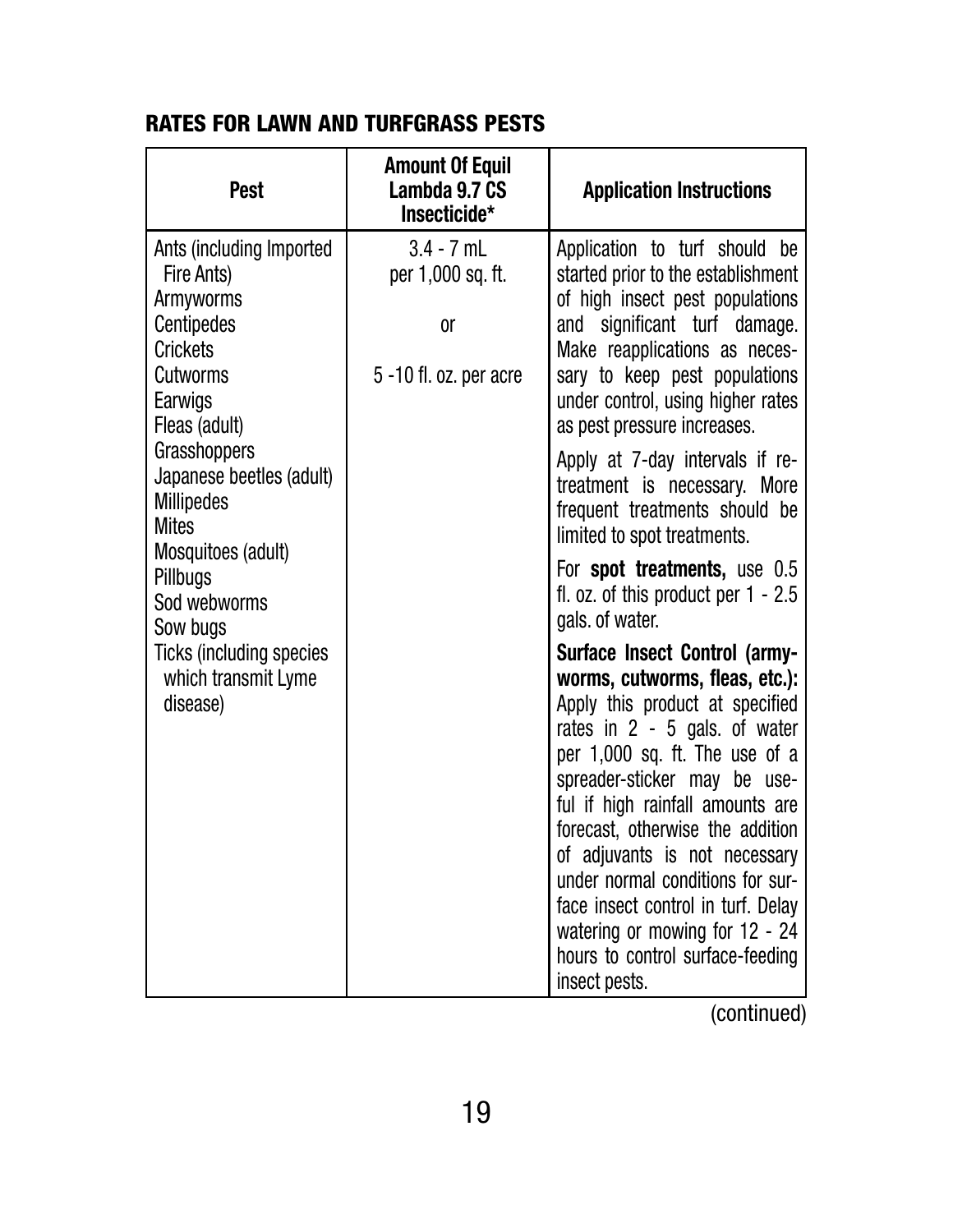| <b>Pest</b>                                                                                                                                                                                                          | <b>Amount Of Equil</b><br>Lambda 9.7 CS<br>Insecticide*       | <b>Application Instructions</b>                                                                                                                                                                                                                                                                                                                                                                                                                                                                                                                                                                   |
|----------------------------------------------------------------------------------------------------------------------------------------------------------------------------------------------------------------------|---------------------------------------------------------------|---------------------------------------------------------------------------------------------------------------------------------------------------------------------------------------------------------------------------------------------------------------------------------------------------------------------------------------------------------------------------------------------------------------------------------------------------------------------------------------------------------------------------------------------------------------------------------------------------|
| Bluegrass billbugs (adult)<br><b>Black turfgrass</b><br>ataenius (adult)<br>Chiggers<br>Fleas (adult)<br>Grubs (suppression)<br><b>Hyperodes weevils</b><br>(adult)<br>Mole crickets<br>(nymphs and young<br>adults) | 7 mL per 1,000 sq. ft<br><sub>or</sub><br>10 fl. oz. per acre | <b>Thatch Inhabiting Insect Con-</b><br>trol (chinch<br>bugs, billbugs,<br>etc.): Apply this product at<br>specified rates in $2 - 10$ gals. of<br>water per 1,000 sq. ft. The use<br>of a nonionic wetting agent, pen-<br>etrant or similar adjuvant is rec-<br>ommended at label rates. Lightly<br>irrigate after application with up<br>to 1/2 inch of water to move the<br>product into the thatch layer. If<br>irrigation is not available, then                                                                                                                                             |
|                                                                                                                                                                                                                      |                                                               | use high water application rates.<br><b>Subsurface</b><br><b>Insect</b><br><b>Control</b><br>(mole crickets, grubs, etc.):<br>Apply this product at specified<br>rates in 4 - 10 gals. of water per<br>1,000 sq. ft. The use of a non-<br>ionic wetting agent, penetrant<br>or similar adjuvant is strongly<br>recommended following label<br>rates. Use the highest water ap-<br>plication rates possible with your<br>sprayer. Apply this product to turf<br>wet with dew, rain or irrigation.<br>Water-in immediately after appli-<br>cation with $\frac{1}{4}$ - $\frac{1}{2}$ inch of water. |

## RATES FOR LAWN AND TURFGRASS PESTS (continued)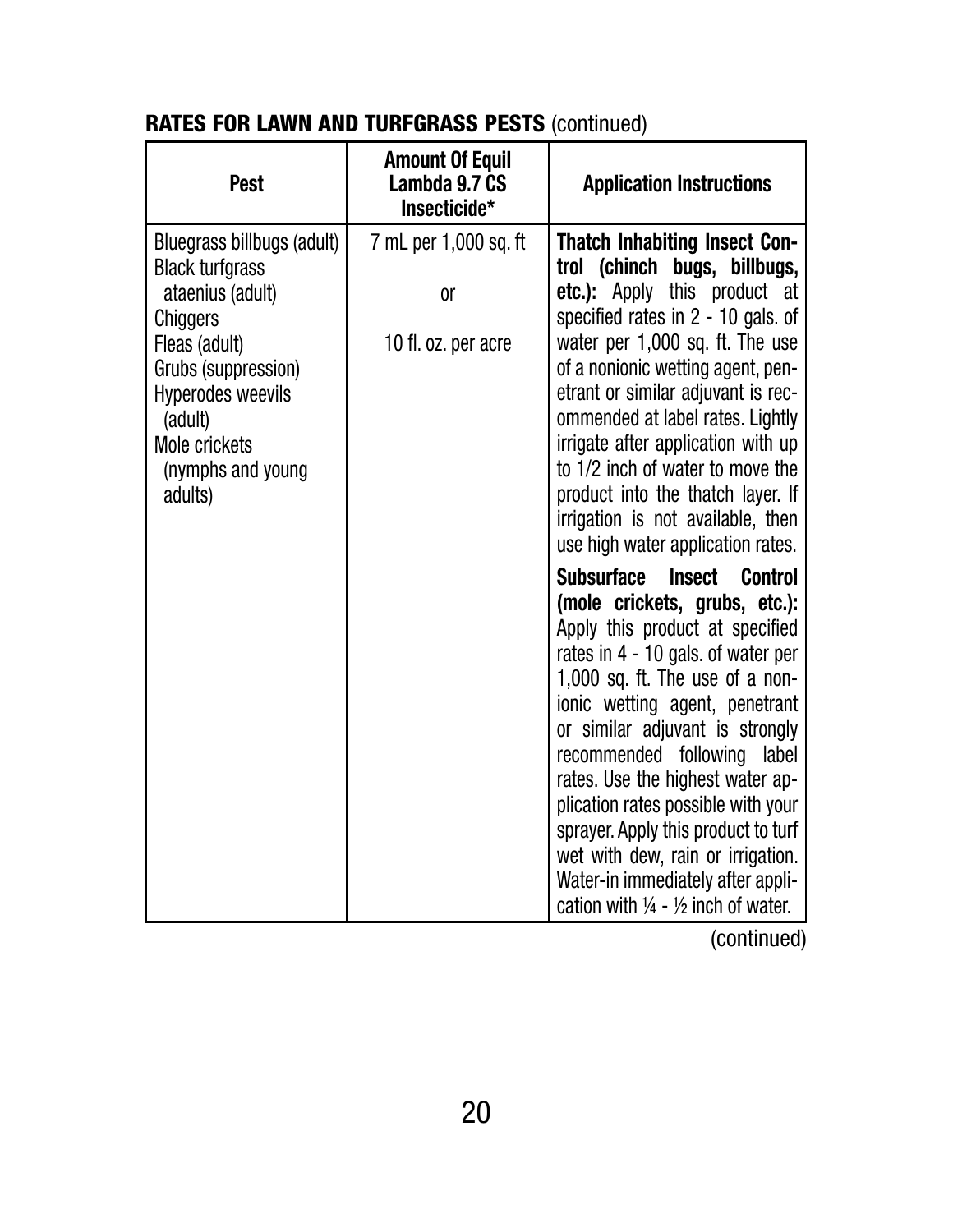| <b>Pest</b>                                                                                                                                                                                                                                                                                                                                                                                                                | <b>Amount Of Equil</b><br>Lambda 9.7 CS<br>Insecticide* | <b>Application Instructions</b>                                                                                                                                                                                                                                                                                                                                                                                                                                                                                                                                                         |  |  |
|----------------------------------------------------------------------------------------------------------------------------------------------------------------------------------------------------------------------------------------------------------------------------------------------------------------------------------------------------------------------------------------------------------------------------|---------------------------------------------------------|-----------------------------------------------------------------------------------------------------------------------------------------------------------------------------------------------------------------------------------------------------------------------------------------------------------------------------------------------------------------------------------------------------------------------------------------------------------------------------------------------------------------------------------------------------------------------------------------|--|--|
|                                                                                                                                                                                                                                                                                                                                                                                                                            |                                                         | <b>Fire Ant Control: Treat individual</b><br>mounds with a drench applica-<br>tion using a watering can. Use<br>0.5 fl. oz. of this product per 2.5<br>gals. of water. Thoroughly soak<br>each mound and a 3 ft. diam-<br>eter circle around each mound.<br>Gently apply the mixture to avoid<br>disturbing the mound. Disturbing<br>the mound may cause the ants<br>to migrate and reduce the effec-<br>tiveness of the treatment. Apply<br>in early morning or late evening<br>hours. You may make applica-<br>tions on a monthly basis to main-<br>tain protection of treated areas. |  |  |
|                                                                                                                                                                                                                                                                                                                                                                                                                            |                                                         | <b>Mosquito Control:</b> Apply as a<br>general spray around landscape<br>plantings, turf, and building foun-<br>dations to control mosquitoes at<br>specified rates in $2 - 5$ gals. of<br>water per 1,000 sq. ft.                                                                                                                                                                                                                                                                                                                                                                      |  |  |
| * Example: To treat the listed turf pests at the 7 mL per 1,000 sq. ft. rate, determine the<br>gallons of dilution per 1,000 sq. ft. needed to adequately cover the turf. At a 5 gallon per<br>1,000 sq. ft. dilution, take the 7 mL and divide it by the 5 (gallon) to get 1.4 mL to be<br>added per gallon. For a 50 gallon tank, therefore, this would be 1.4 mL $X$ 50 = 70 mL (or<br>2.5 oz.) in 50 gallons of water. |                                                         |                                                                                                                                                                                                                                                                                                                                                                                                                                                                                                                                                                                         |  |  |

## RATES FOR LAWN AND TURFGRASS PESTS (continued)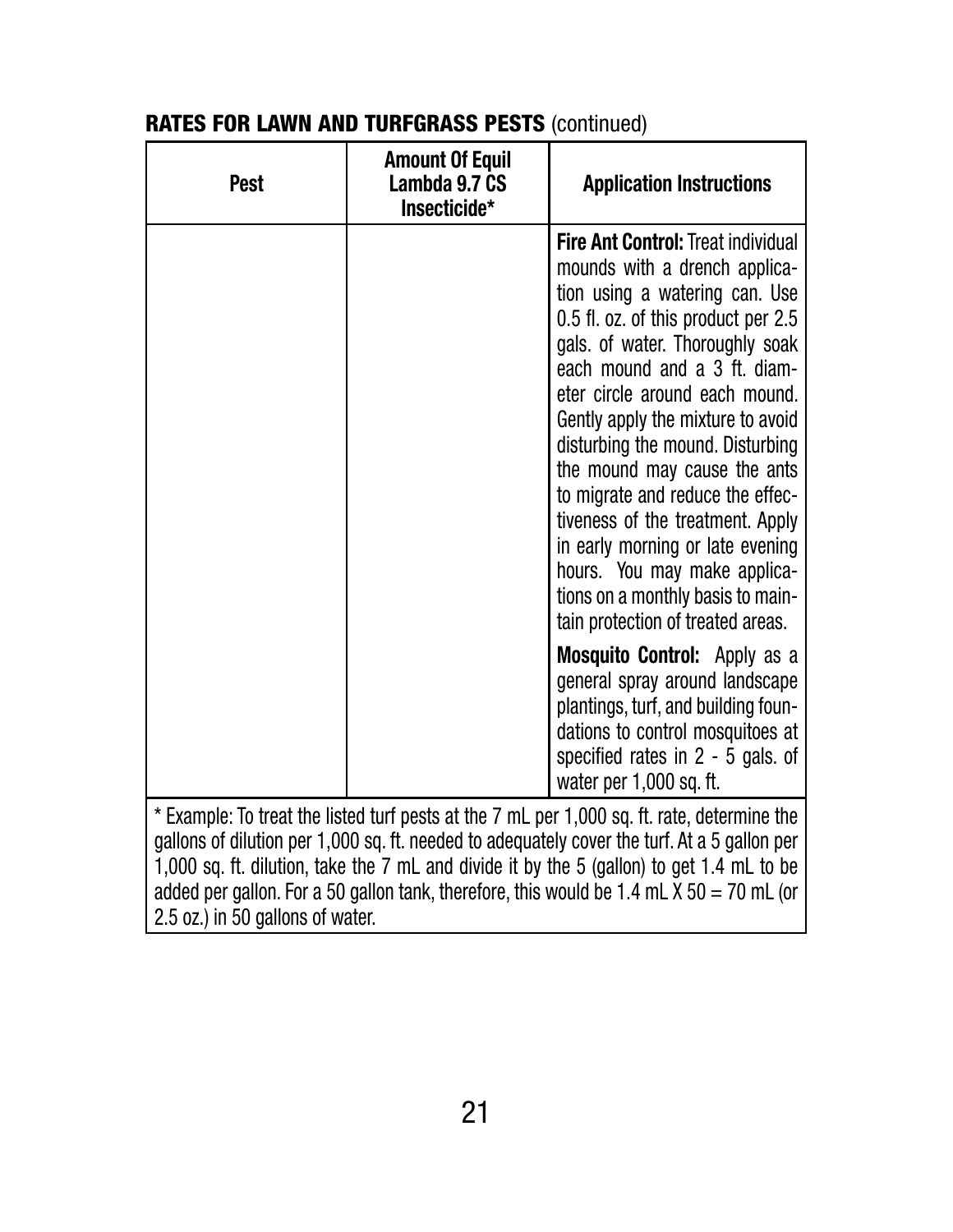## Equil Lambda 9.7 CS Insecticide Mixing Chart for Turf Insect Pest Control

| Rate of                                                              | Application Rate Per 1,000 Square Feet of Turf |                                    |                                 |                                 |                               |  |
|----------------------------------------------------------------------|------------------------------------------------|------------------------------------|---------------------------------|---------------------------------|-------------------------------|--|
| Equil Lambda 9.7<br><b>CS Insecticide</b>                            | $2$ gal.                                       | 4 gal.                             | 6 gal.                          | 8 gal.                          | 10 gal.                       |  |
| 5 oz. per acre<br>10 oz. per acre<br>20 oz. per acre                 | $5.7$ oz.<br>$11.5$ oz.<br>23.0 oz.            | 2.9 oz.<br>$5.7$ oz.<br>$11.5$ oz. | 1.9 oz.<br>3.8 oz.<br>$7.7$ oz. | $1.4$ oz.<br>2.9 oz.<br>5.7 oz. | 1.2 oz.<br>2.3 oz.<br>4.6 oz. |  |
| Conversion Rate: 1 fluid ounce (fl. oz.) equals 29 milliliters (mL). |                                                |                                    |                                 |                                 |                               |  |

(Equil Lambda 9.7 CS Insecticide to add per 100 gal. spray tank)

## STORAGE AND DISPOSAL

Do not contaminate water, food, or feed by storage or disposal.

STORAGE AND SPILL PROCEDURES: Store upright at room temperature. Keep container closed when not in use. Do not store near food or feed. Avoid exposure to extreme temperatures. In case of spillage or leakages, soak up with an absorbent material such as sand, sawdust, earth, Fuller's earth, etc. Dispose of with chemical waste.

**PESTICIDE DISPOSAL:** Pesticide, spray mixture or rinse water that cannot be used according to label instructions must be disposed of at or by an approved waste disposal facility.

CONTAINER DISPOSAL: Nonrefillable container. Do not reuse or refill this container. Triple rinse container (or equivalent) promptly after emptying.

(Nonrefillable  $\leq$  5 gallons): Triple rinse as follows: Empty the remaining contents into application equipment or a mix tank and drain for 10 seconds after the flow begins to drip. Fill the container ¼ full with water and recap. Shake for 10 seconds. Pour rinsate into application equipment or a mix tank or store rinsate for later use or disposal. Drain for 10 seconds after the flow begins to drip. Repeat this procedure two more times. Then offer for recycling if available or puncture and dispose of in a sanitary landfill, or by incineration, or, if allowed by state and local authorities, by burning. If burned, stay out of smoke.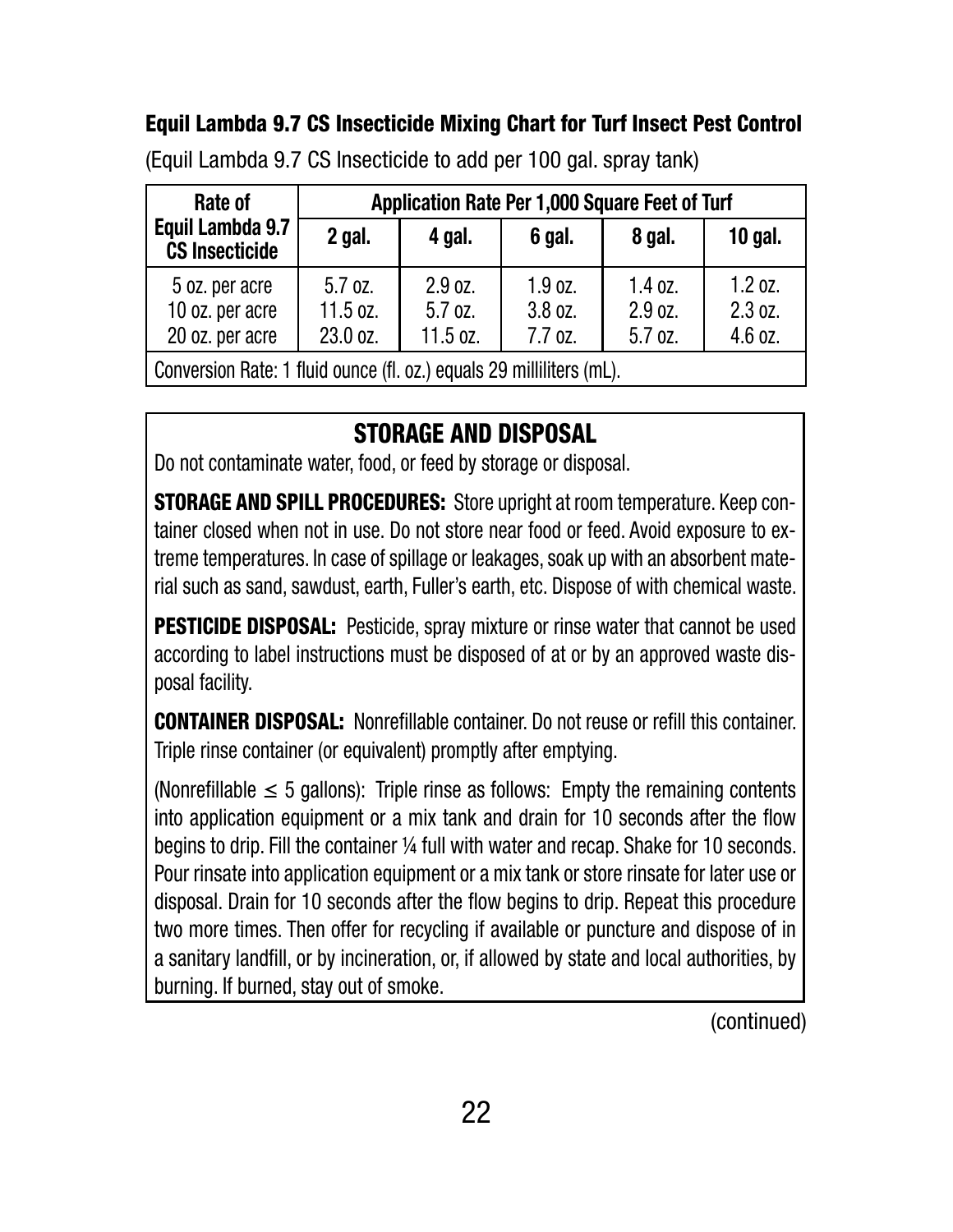## STORAGE AND DISPOSAL (continued)

(Nonrefillable > 5 gallons): Triple rinse as follows: Empty the remaining contents into application equipment or a mix tank. Fill the container ¼ full with water. Replace and tighten closures. Tip container on its side and roll it back and forth, ensuring at least one complete revolution, for 30 seconds. Stand the container on its end and tip it back and forth several times. Turn the container over onto its other end and tip it back and forth several times. Empty the rinsate into application equipment or a mix tank or store rinsate for later use or disposal. Repeat this procedure two more times. Then offer for recycling if available or puncture and dispose of in a sanitary landfill, or by incineration, or, if allowed by state and local authorities, by burning. If burned, stay out of smoke.

## CONDITION OF SALE AND LIMITATION OF WARRANTY AND LIABILITY

NOTICE: Read the entire Directions for Use and Conditions of Sale and Limitation of Warranty and Liability before buying or using this product. If the terms are not acceptable, return the product at once, unopened, and the purchase price will be refunded.

The Directions for Use of this Product must be followed carefully. It is impossible to eliminate all risks inherently associated with the use of this product. Ineffectiveness or other unintended consequences may result because of such factors as manner of use or application, weather, presence of other materials or other influencing factors in the use of the product, which are beyond the control of Envincio LLC or Seller. To the extent consistent with applicable law, all such risks shall be assumed by Buyer and User, and Buyer and User agree to hold Envincio LLC and Seller harmless for any claims relating to such factors.

Envincio LLC warrants that this product conforms to the chemical description on the label and is reasonably fit for the purposes stated in the Directions for Use, subject to the inherent risks referred to above, when used in accordance with directions under normal use conditions. This warranty does not extend to the use of this product contrary to label instructions, or under abnormal conditions or under conditions not reasonably foreseeable to or beyond the